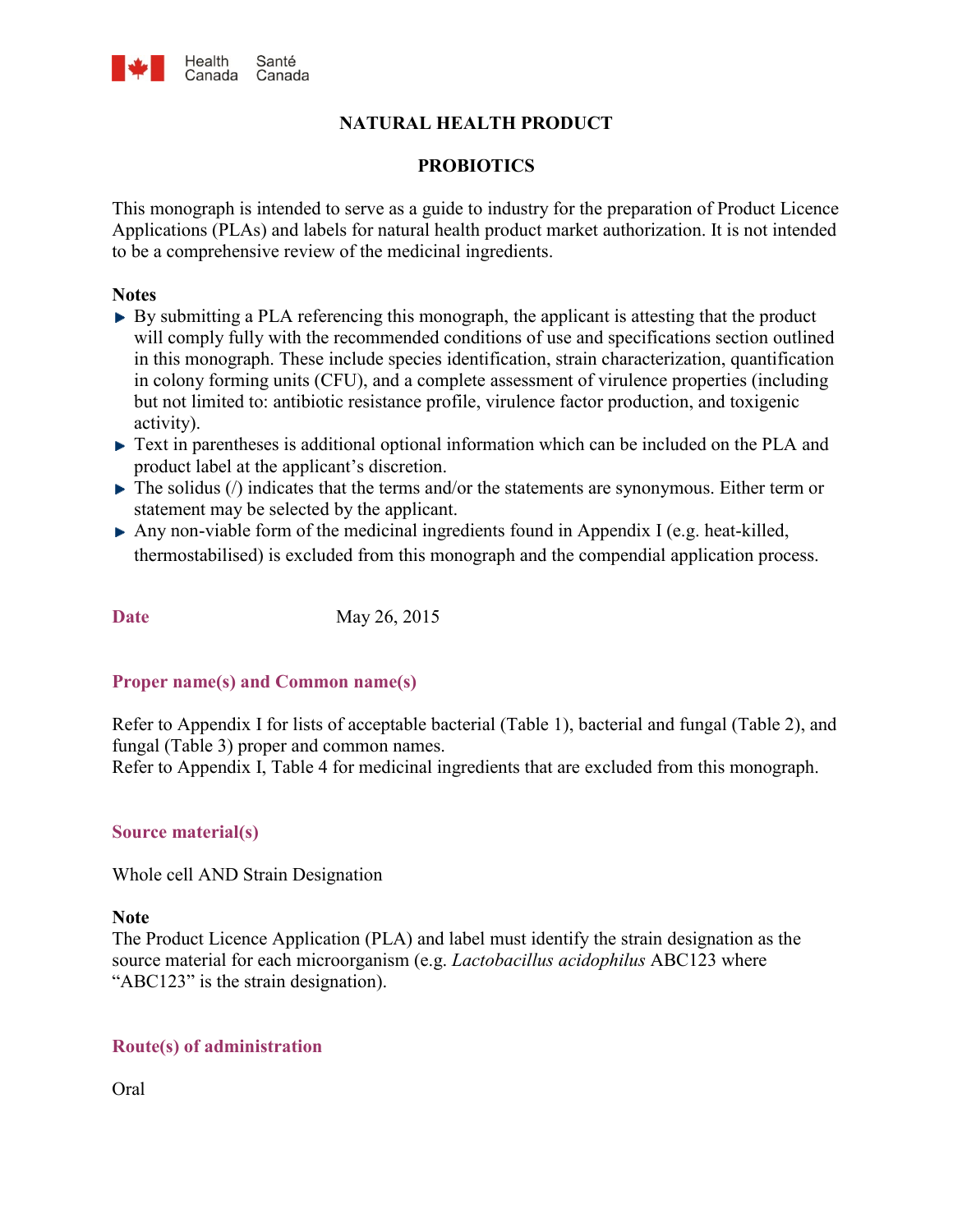

## **Dosage form(s)**

This monograph is not intended to include foods or food-like dosage forms such as bars, beverages, chewing gums and yogurts.

## *Dosage forms by age group*

- Children 1-2 years: The acceptable pharmaceutical dosage forms are limited to emulsion/suspension and solution/drops (Giacoia et al. 2008; EMEA/CHMP 2006).
- Children 3-5 years: The acceptable pharmaceutical dosage forms are limited to chewables, emulsion/ suspension, powders and solution/drops (Giacoia et al. 2008; EMEA/CHMP 2006).
- Children 6-12 years, Adolescents 13-17 years, and Adults  $\geq 18$  years: The acceptable pharmaceutical dosage forms include, but are not limited to capsules, chewables (e.g. gummies, tablets), liquids, powders, strips or tablets.

Use(s) or Purpose(s) Statement to the effect of

Medicinal ingredients from Appendix I, Table 1, 2, and 3

Source of probiotics.

## Medicinal ingredients from Appendix I, Table 1, 2, and 3 except *Lactobacillus crispatus and Lactobacillus gallinarum*

- Helps support intestinal/gastrointestinal health (Alonso and Guarner 2013; DuPont and DuPont 2011; WGOGG 2011; Rolfe 2000).
- ► Could promote a favorable gut flora (Bezkorovainy 2001; Morelli 2000; Collins et al. 1998).

Medicinal ingredients from Appendix I, Table 2 with specific use(s) or purpose(s)

| Name(s)                    | Strain(s)                  | Use(s) or Purpose(s)                                                                                        | <b>References</b>                                                                                    |
|----------------------------|----------------------------|-------------------------------------------------------------------------------------------------------------|------------------------------------------------------------------------------------------------------|
| Lactobacillus<br>johnsonii | La1/Lj1/<br><b>NCC 533</b> | An adjunct to physician-supervised<br>antibiotic therapy in patients with<br>Helicobacter pylori infections | Bergonzelli et al. 2006;<br>Cruchet et al. 2003;<br>Pantoflickova et al.<br>2003; Felley et al. 2001 |
| Lactobacillus<br>rhamnosus | GG                         | Helps to manage acute infectious<br>diarrhoea                                                               | Canani et al. 2007;<br>Guandalini et al. 2000;<br>Guarino et al. 1997                                |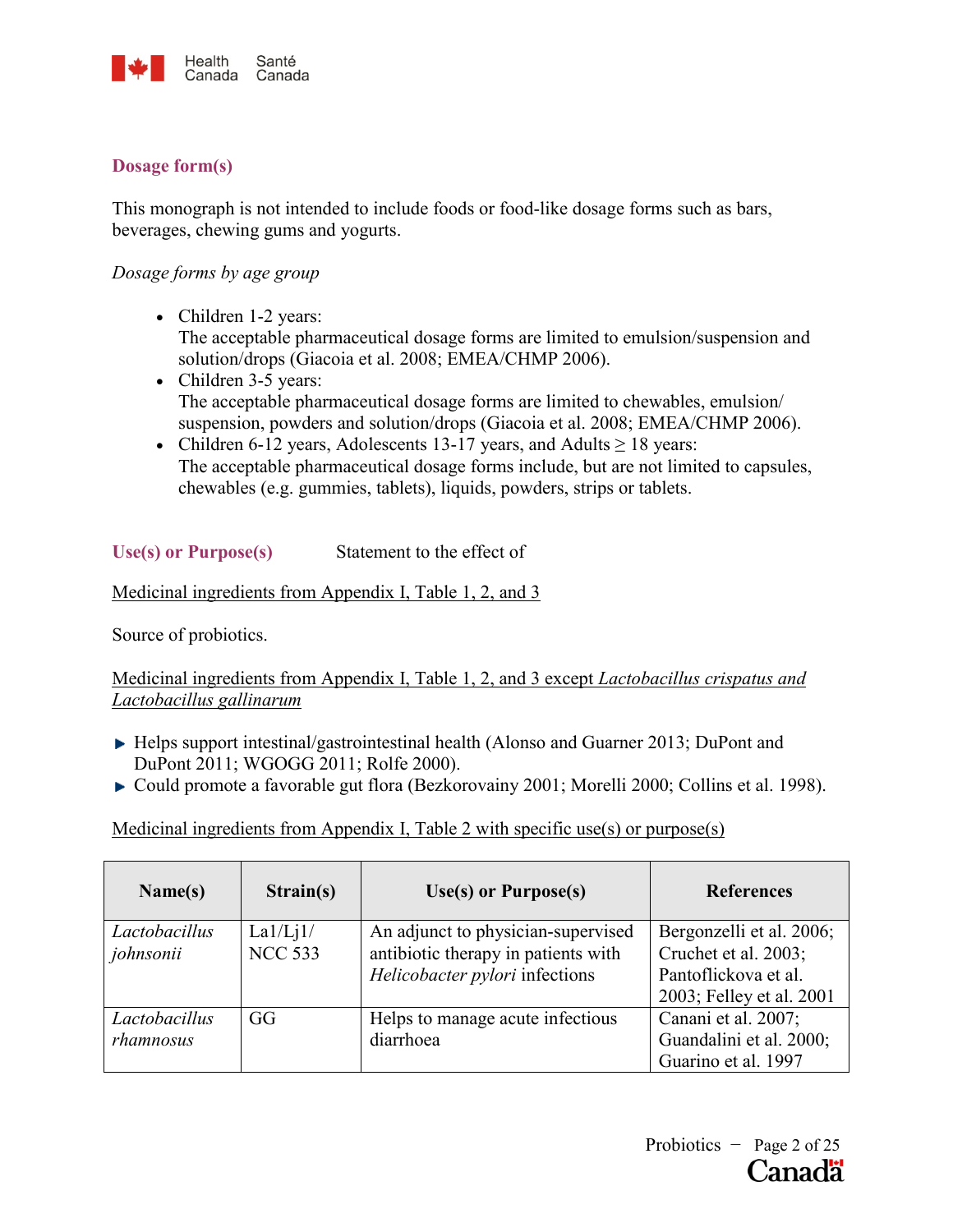

| Name(s)       | Strain(s) | Use(s) or Purpose(s)                                               | <b>References</b>                              |
|---------------|-----------|--------------------------------------------------------------------|------------------------------------------------|
|               |           | Helps to manage and/or reduce the<br>risk of antibiotic-associated | Cremonini et al. 2002;<br>Armuzzi et al. 2001; |
|               |           | diarrhoea                                                          | Vanderhoof et al. 1999                         |
| Saccharomyces | All       | Helps to reduce the risk of                                        | Can et al. 2006;                               |
| boulardii/    |           | antibiotic-associated diarrhoea                                    | Kotowska et al. 2005;                          |
| Saccharomyces |           |                                                                    | Cremonini et al. 2002;                         |
| cerevisiae    |           |                                                                    | McFarland et al. 1995;                         |
|               |           |                                                                    | Surawicz et al. 1989                           |

**Statement to the effect of** 

## **Subpopulation(s)**

- Adults ( $\geq$  18 y) (Gill and Prasad 2008; Lenoir-Wijnkoop et al. 2007; Hawrelak 2006; Picard et al. 2005; Reid et al. 2003)
- Adolescents (13-17 y) (Gill and Prasad 2008; Lenoir-Wijnkoop et al. 2007; Hawrelak 2006; Picard et al. 2005; Reid et al. 2003)
- Children (1-12 y) (Gill and Prasad 2008; Lenoir-Wijnkoop et al. 2007; Hawrelak 2006; Picard et al. 2005; Reid et al. 2003)

## **Quantity(ies)**

## Medicinal ingredients from Appendix I, Table 1 and 3

Minimum:  $10^7$  Colony Forming Units (CFU) per day (Gill and Prasad 2008; Lenoir-Wijnkoop et al*.* 2007; Hawrelak 2006; Picard et al*.* 2005; Reid et al*.* 2003).

## **Note**

The minimum daily dose is the total CFU count per day provided from all live microorganisms present in the product formulation; it is not to be interpreted as a minimum quantity for individual microorganisms.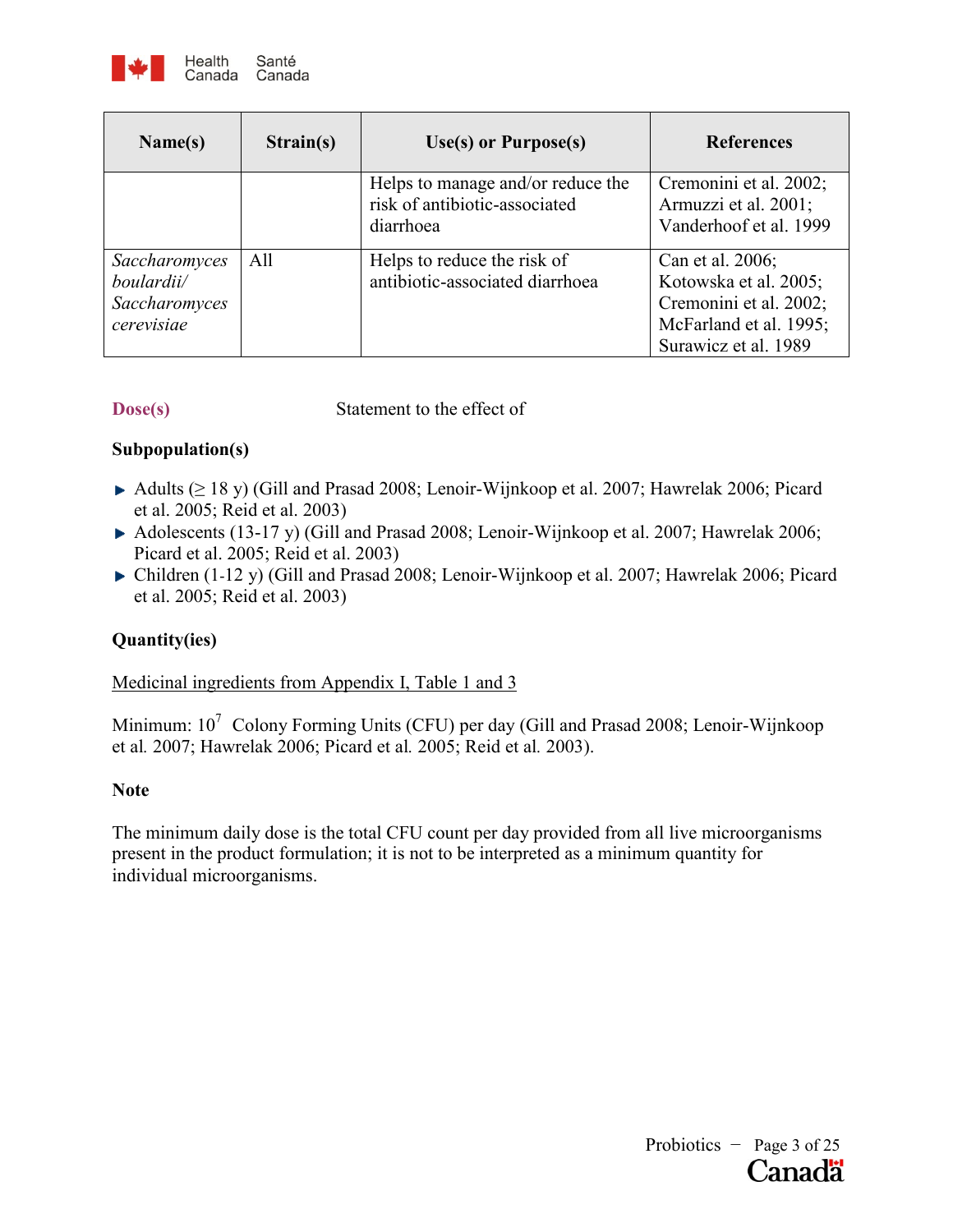

# Medicinal ingredients from Appendix I, Table 2

| Name(s)                                                    | Strain(s)                  | <b>Quantity(ies)</b><br><b>Colony Forming Units (CFU)</b><br>per day                                                                                               | <b>References</b>                                                                                                  |
|------------------------------------------------------------|----------------------------|--------------------------------------------------------------------------------------------------------------------------------------------------------------------|--------------------------------------------------------------------------------------------------------------------|
| Lactobacillus<br>johnsonii                                 | La1/Lj1/<br><b>NCC 533</b> | H. pylori infections:<br>$1.25 \times 10^8$ to 3.6 x 10 <sup>9</sup>                                                                                               | Bergonzelli et al. 2006;<br>Pantoflickova et al. 2003;<br>Felley et al. 2001                                       |
|                                                            | All                        | All other uses <sup>1</sup> :<br>Minimum: $10^7$                                                                                                                   | Gill and Prasad 2008;<br>Lenoir-Wijnkoop et al.<br>2007; Hawrelak 2006;<br>Picard et al. 2005; Reid et<br>al. 2003 |
| Lactobacillus<br>rhamnosus                                 | GG                         | Management of acute infectious<br>diarrhoea:<br>$6.0 \times 10^{9}$ to 1.2 x $10^{10}$                                                                             | Canani et al. 2007;<br>Guarino et al. 1997                                                                         |
|                                                            |                            | Management/risk reduction of<br>antibiotic-associated diarrhoea:<br>$1.0 \times 10^{10}$ to $2.0 \times 10^{10}$                                                   | Cremonini et al. 2002;<br>Armuzzi et al. 2001;<br>Vanderhoof 1999                                                  |
|                                                            | All                        | All other uses <sup>1</sup> :<br>Minimum: $107$                                                                                                                    | Gill and Prasad 2008;<br>Lenoir-Wijnkoop et al.<br>2007; Hawrelak 2006;<br>Picard et al. 2005; Reid et<br>al. 2003 |
| Saccharomyces<br>boulardii/<br>Saccharomyces<br>cerevisiae | All                        | Risk reduction of antibiotic-<br>associated diarrhoea:<br>$1.0 \times 10^{10}$ to 3.0 x $10^{10}$                                                                  | Can et al. 2006; Kotowska<br>et al. 2005; Cremonini et<br>al. 2002; McFarland et al.<br>1995                       |
|                                                            |                            | All other uses <sup>1</sup> :<br>Minimum: $10^7$<br>For 'All other uses', the total recommended daily CFU count must meet the minimum of $10^7$ either as a single | Gill and Prasad 2008;<br>Lenoir-Wijnkoop et al.<br>2007; Hawrelak 2006;<br>Picard et al. 2005; Reid et<br>al. 2003 |

ingredient or in combination.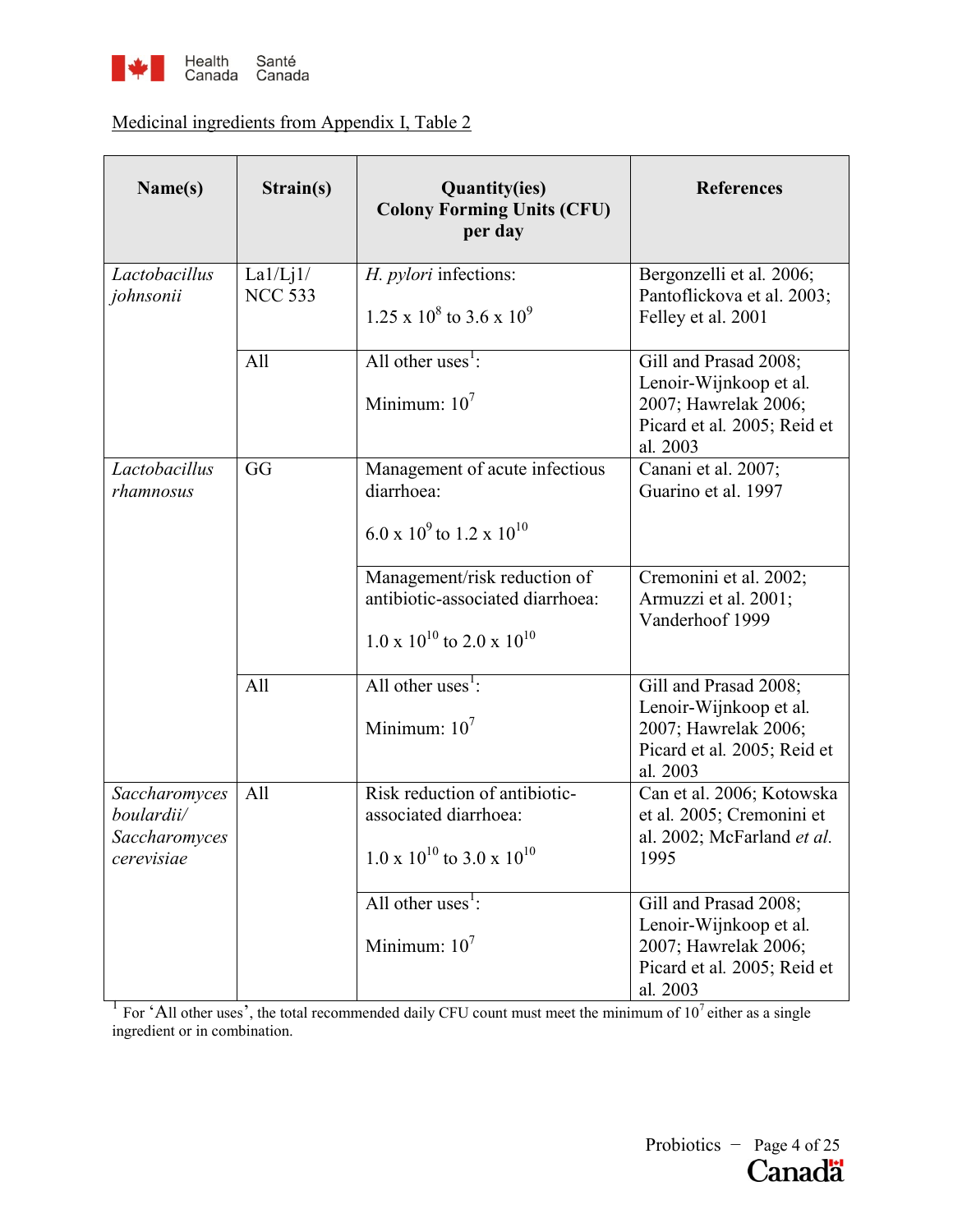

**Note**

- $\blacktriangleright$  All individual strain quantities of live microorganisms must be indicated on the PLA form, label and finished product specifications in Colony Forming Units (CFU) per dosage unit.
- $\blacktriangleright$  In the case of blends where multiple live microorganisms have been cultured together, only the total microorganism count in CFU per dosage unit must be provided.
- $\triangleright$  Volumetric amounts (e.g. g, mL) are not acceptable.

## **Directions for use**

All acceptable medicinal ingredients found in Appendix I, Table 1 and 2 except *Saccharomyces cerevisiae/S. boulardii*

If you are on antibiotic(s), take at least 2-3 hours before or after (NIH 2011; APhA 2006; Biradar et al. 2005).

All acceptable medicinal ingredients found in Appendix I, Table 3 and *Saccharomyces cerevisiae/S. boulardii*

If you are on antifungal(s), take at least 2-3 hours before or after (NIH 2011; APhA 2006; Biradar et al. 2005).

## **Duration of use**

No statement required.

**Risk information** Statement to the effect of

## **Caution(s) and warning(s)**

- If you have fever, vomiting, bloody diarrhoea or severe abdominal pain, consult a health care practitioner prior to use (APhA 2006; WHO 2005; CPhA 2002).
- If symptoms of digestive upset (e.g. diarrhea) occurs and/or persists beyond 3 days, discontinue use and consult a health care practitioner (APhA 2006; WHO 2005).

## **Note**

If any bacterial/fungal strain in the product has come into contact with a priority allergen or derivative (e.g. soy, gluten, milk, fish via the culture media) (list available at: http://www.hcsc.gc.ca/fn-an/securit/allerg/fa-aa/index-eng.php) that is not listed as a medicinal or nonmedicinal ingredient, one of the following risk statements must be included on the product label:

If you have a XXX allergy, do not use this product  $(CG 2011; HC 2009)$ ;

OR

(May) contain(s) XXX (HC 2012a; HC 2012b; CG 2011; HC2009; HC 2003)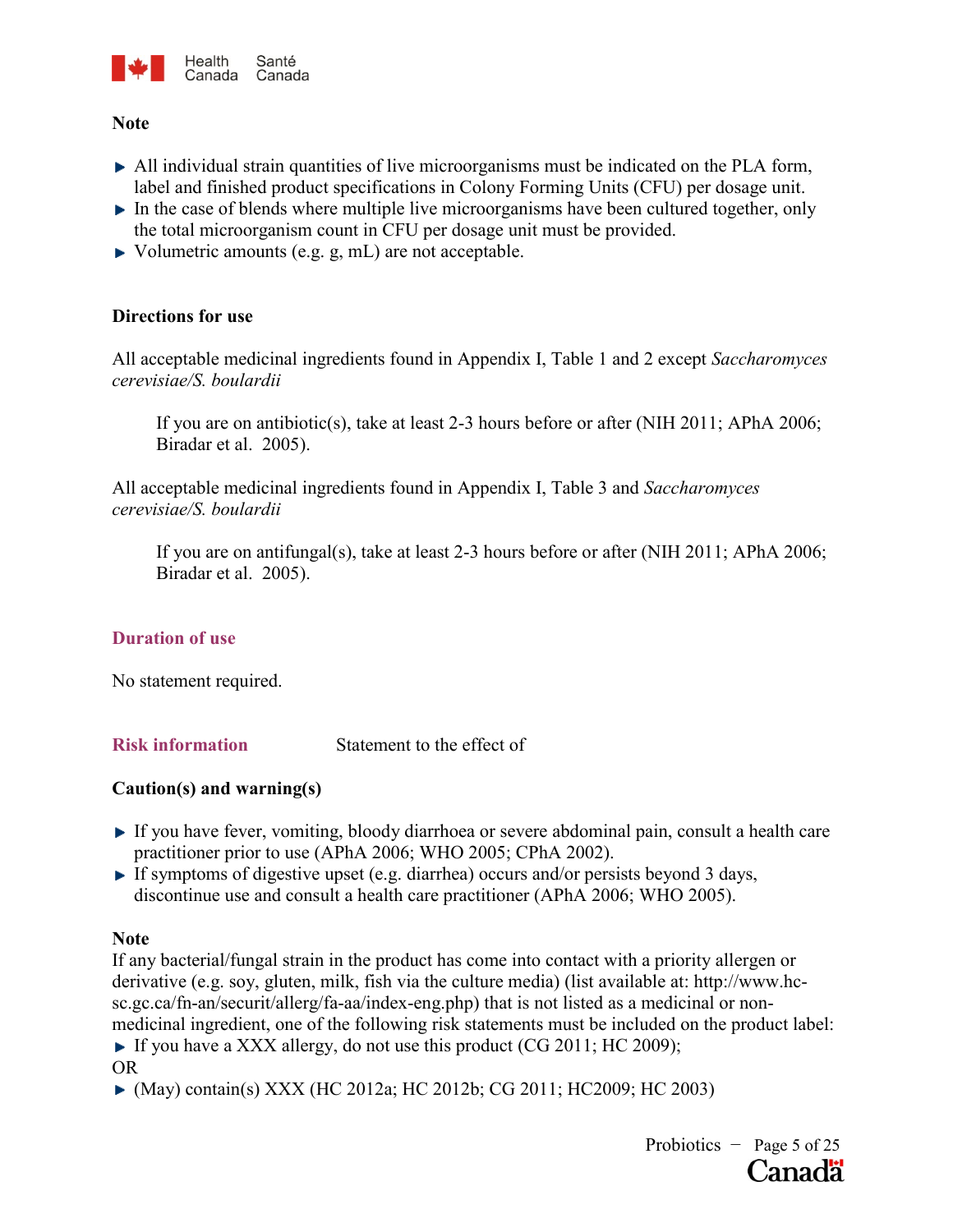

## **Contraindication(s)**

- If you have an immune-compromised condition (e.g. AIDS, lymphoma, patients undergoing long-term corticosteroid treatment), do not use this product (APhA 2006; Cukovic-Cavka et al. 2006; Ledoux et al. 2006; Riquelme et al. 2003; Lherm et al. 2002).
- $\blacktriangleright$  If any bacterial/fungal strain in the product possesses unexplained atypical resistance to any antibiotic/antifungal agent (Mathur and Singh 2005), the name(s) of the antibiotic(s)/antifungal(s) agent(s) must be indicated as a contraindication on the label as follows:

If you are taking XXX, do not use this product (e.g. If you are taking ampicillin, do not use this product).

## **Known adverse reaction(s)**

No statement required.

## **Non-medicinal ingredients**

Must be chosen from the current NHPD Natural Health Products Ingredient Database (NHPID) and must meet the limitations outlined in the database.

## **Note**

Cryoprotectants: All ingredients that are intentionally added during the manufacturing process of a live microorganism to preserve its stability/viability are non-medicinal ingredients.

**Storage condition(s)** Statement to the effect of

## *All liquid preparations*

Store in refrigerator in a tightly closed, light-resistant container.

#### **Note**

This requirement does not apply to shelf-stable liquid preparations such as oil suspensions and emulsions.

## *All non-liquid preparations (optional)*

Store in refrigerator in a tightly closed container (Liu 2009; Juarez Thomas 2004; Shillinger 1999).

## **Specifications**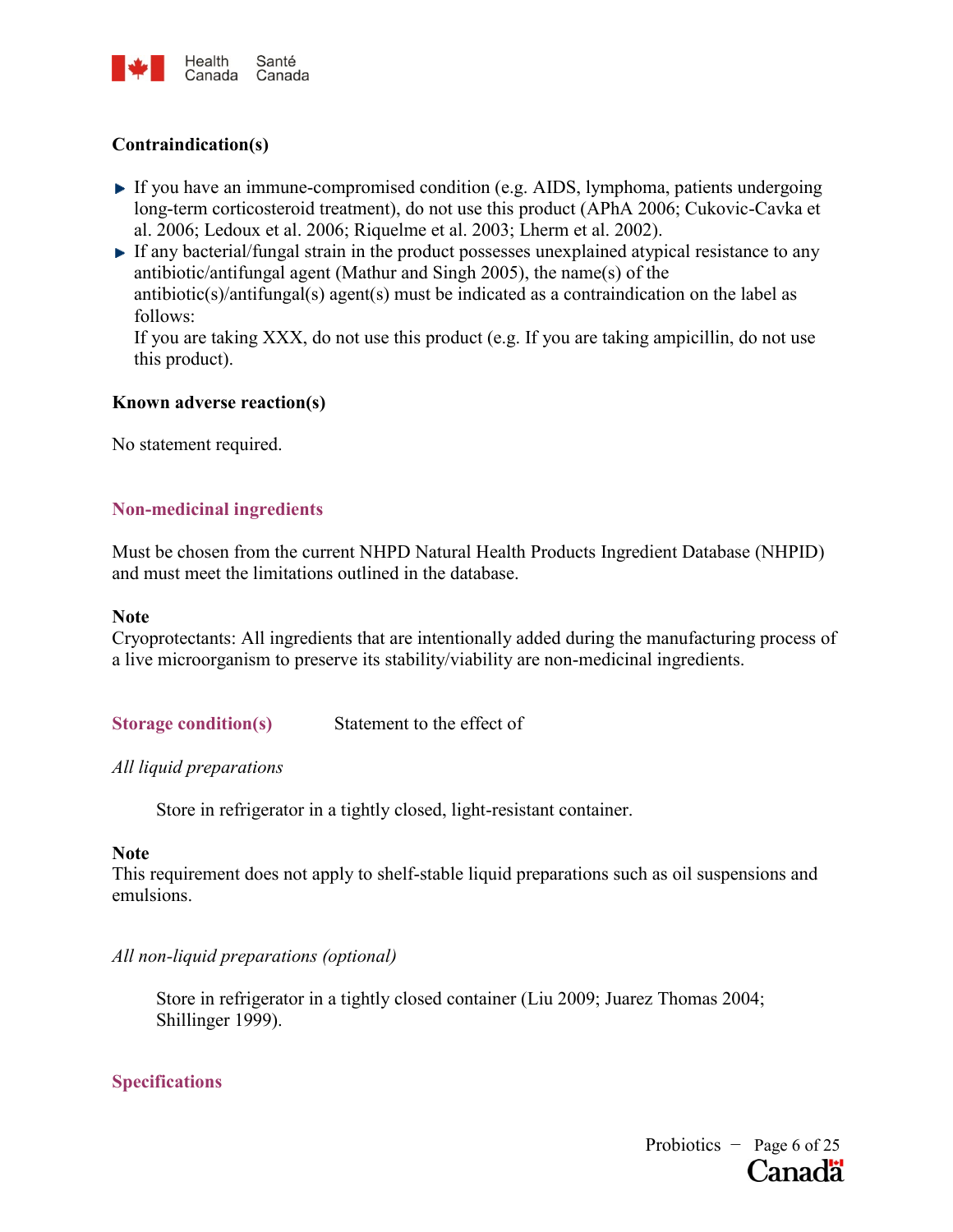

The following requirements are expected to be met by each live microorganism attesting to this monograph:

- The species Latin binomial identification must be up to date and validated.
- $\triangleright$  Survivability of the microorganisms in the human gut must be demonstrated. In-vitro gastric acid and bile resistance testing is considered acceptable.
- $\blacktriangleright$  The microorganism must be identified by phenotype and genotype:
	- Phenotyping must be assessed based on characteristics routinely used to distinguish the species from others. This includes a series of testing for sufficient confirmation of observable traits of the species.
	- Genotyping must be assessed as follows:
		- Species identification by comparison of genome sequence homology in percentage, to both "identical" and "closely related" type strains – obtained from an internationally recognized culture collection; AND
		- Strain characterization through an up to date complete/whole genome sequencing method.
- Absence of virulence of each live microorganism must be established through the following:
	- Comparison of antibiotic/antifungal resistance profile to typical species resistance as published by an internationally recognized panel;

AND

 Explanation of the genetic basis of each atypical antibiotic/antifungal resistance to the species OR demonstration of the absence of all known genetic mechanisms of resistance;

AND

- Demonstration of lack of horizontal antibiotic/antifungal resistance transfer ability; AND
- Demonstration of susceptibility to therapeutic concentrations of at least two commercially available antimicrobial/antifungal agents;

AND

 Demonstration of the absence of genetic elements responsible for the production of virulence factors characteristic to the genus;

AND

 Demonstration of lack of toxigenic activity (i.e. production of toxins) known to the genus.

The finished product must meet all quality requirements as detailed in NHPD's *Quality of Natural Health Products Guide*. In the case of live microorganisms, this includes the following:

- $\blacktriangleright$  Stability/viability measures put into place must ensure that a minimum of 80% of the quantity declared on the product label is present at the end of shelf life; this applies to single ingredient counts for live microorganisms cultured separately, or total counts for blends where multiple live microorganisms have been cultured together.
- $\blacktriangleright$  In the case where the live microorganism can interfere with microbial impurity testing, a detailed rationale on how the final product complies is required. Such rationale should include measures for live microorganism distinguishing at the finished product stage, along

Probiotics − Page 7 of 25 **Canadä**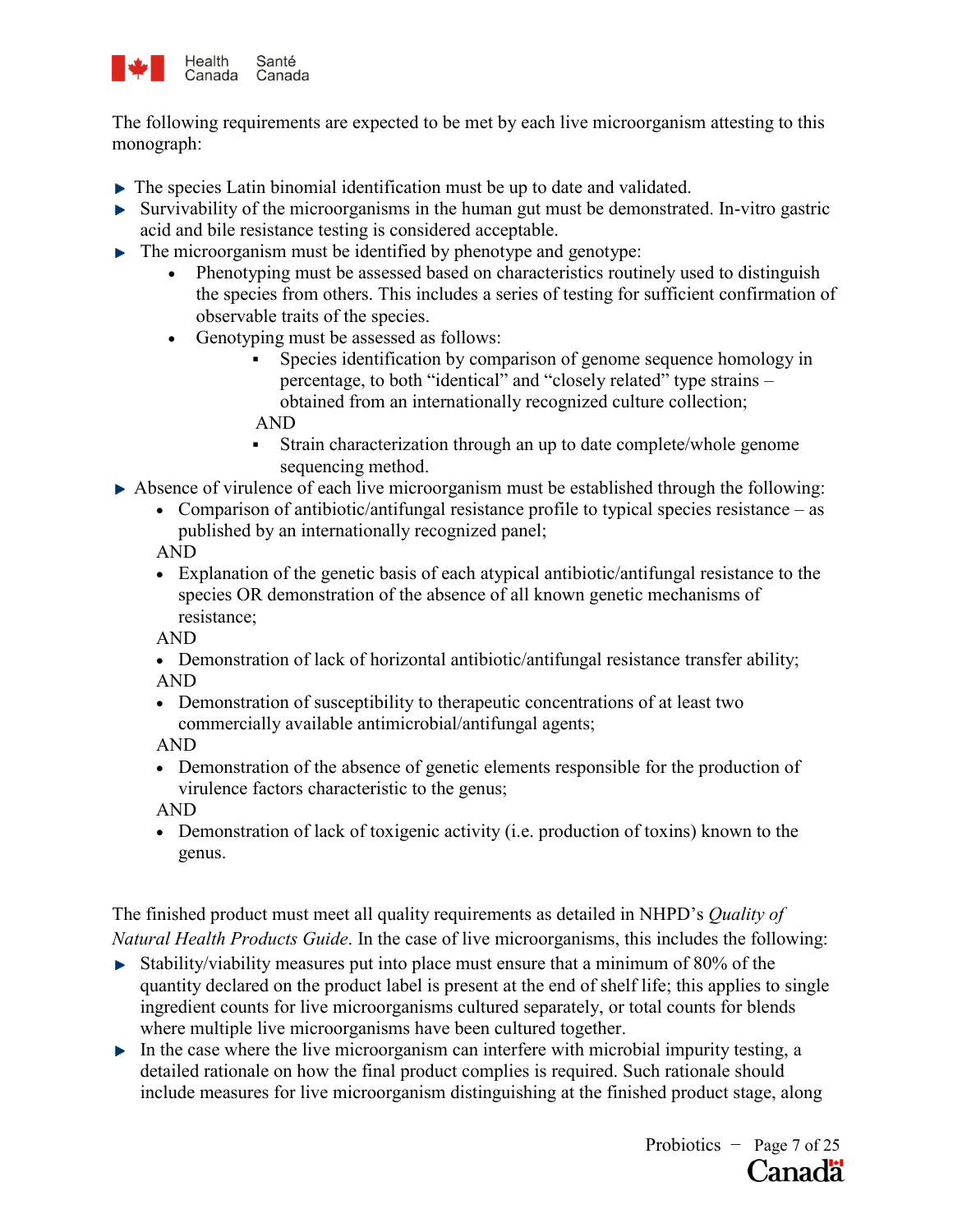

with a detailed explanation on how quality assurance measures are put into place to ensure microbial purity.

#### **Note**

Information on the manufacturing process, including but not limited to the above, must be maintained by the applicant or the manufacturer and provided to Health Canada upon request.

#### **References cited**

Abe S, Takayama K, Kinoshita S. Taxonomic studies on glutamic acid-producing bacteria. Journal of General and Applied Microbiology 1967;13(3):279-301.

Adiloğlu AK, Gönülateş N, Işler M, Senol A. The effect of kefir consumption on human immune system: a cytokine study. Mikrobiyoloji Bulteni 2013;47(2):273-281.

Ahmadova A, Todorov SD, Hadji-Sfaxi I, Choiset Y, Rabesona H, Messaoudi S, Kuliyev A, Franco BD, Chobert JM, Haertlé T. Antimicrobial and antifungal activities of Lactobacillus curvatus strain isolated from homemade Azerbaijani cheese. Anaerobe. 2013;20:42-49.

Antonio MA, Hillier SL. DNA Fingerprinting of Lactobacillus crispatus Strain CTV-05 by Repetitive Element Sequence-Based PCR Analysis in a Pilot Study of Vaginal Colonization. Journal of Clinical Microbiology. 2003; 41(5):1881–1887.

APhA 2006: American Pharmaceutical Association. Berardi RR, [Kroon](http://www.amazon.com/s/ref=ntt_athr_dp_sr_2?_encoding=UTF8&sort=relevancerank&search-alias=books&field-author=Lisa%20A.%20Kroon) LA, [McDermott](http://www.amazon.com/s/ref=ntt_athr_dp_sr_3?_encoding=UTF8&sort=relevancerank&search-alias=books&field-author=June%20H.%20McDermott) JH, [Newton](http://www.amazon.com/s/ref=ntt_athr_dp_sr_4?_encoding=UTF8&sort=relevancerank&search-alias=books&field-author=Gail%20D.%20Newton) GD, [Oszko](http://www.amazon.com/s/ref=ntt_athr_dp_sr_5?_encoding=UTF8&sort=relevancerank&search-alias=books&field-author=Michael%20A.%20Oszko) MA, [Popovich](http://www.amazon.com/s/ref=ntt_athr_dp_sr_6?_encoding=UTF8&sort=relevancerank&search-alias=books&field-author=Nicholas%20G%20Popovich) NG, [Remington](http://www.amazon.com/s/ref=ntt_athr_dp_sr_7?_encoding=UTF8&sort=relevancerank&search-alias=books&field-author=Tami%20L.%20Remington) TL, [Rollins](http://www.amazon.com/s/ref=ntt_athr_dp_sr_8?_encoding=UTF8&sort=relevancerank&search-alias=books&field-author=Carol%20J.%20Rollins) CJ, [Shimp](http://www.amazon.com/s/ref=ntt_athr_dp_sr_9?_encoding=UTF8&sort=relevancerank&search-alias=books&field-author=Leslie%20A.%20Shimp) LA, Tietze KJ, editors. Handbook of Nonprescription Drugs: An Interactive Approach to Self-Care, 15<sup>th</sup> edition. Washington (DC): APhA Publications; 2006.

Armuzzi A, Cremonini F, Bartolozzi F, Canducci F, Candelli M, Ojetti V, Cammarota G, Anti M, De Lorenzo A, Pola P, Gasbarrini G, Gasbarrini A. The effect of oral administration of Lactobacillus GG on antibiotic-associated gastrointestinal side-effects during Helicobacter pylori eradication therapy. Alimentary Pharmacology & Therapeutics 2001;15(2):163-169.

Beijerinck MW. Sur les ferments lactiques de l'industrie. Archives Néerlandaises des Sciences Exactes et Naturelles (Section 2) 1901;6:212-243.

Bergonzelli GE, Granato D, Pridmore RD, Marvin-Guy LF, Donnicola D, Corthésy-Theulaz IE. GroEL of Lactobacillus johnsonii La1 (NCC 533) Is Cell Surface Associated: Potential Role in Interactions with the Host and the Gastric Pathogen Helicobacter pylori. Infection and Immunity 2006;74(1):425-434.

Bezkorovainy A. Probiotics: determinants of survival and growth in the gut. American Journal of Clinical Nutrition 2001;73(2):399S-405S.

Biradar SS, Bahagvati ST, Shegunshi B. Probiotics and antibiotics: a brief overview. The Internet Journal of Nutrition and Wellness 2005;2(1):1-7.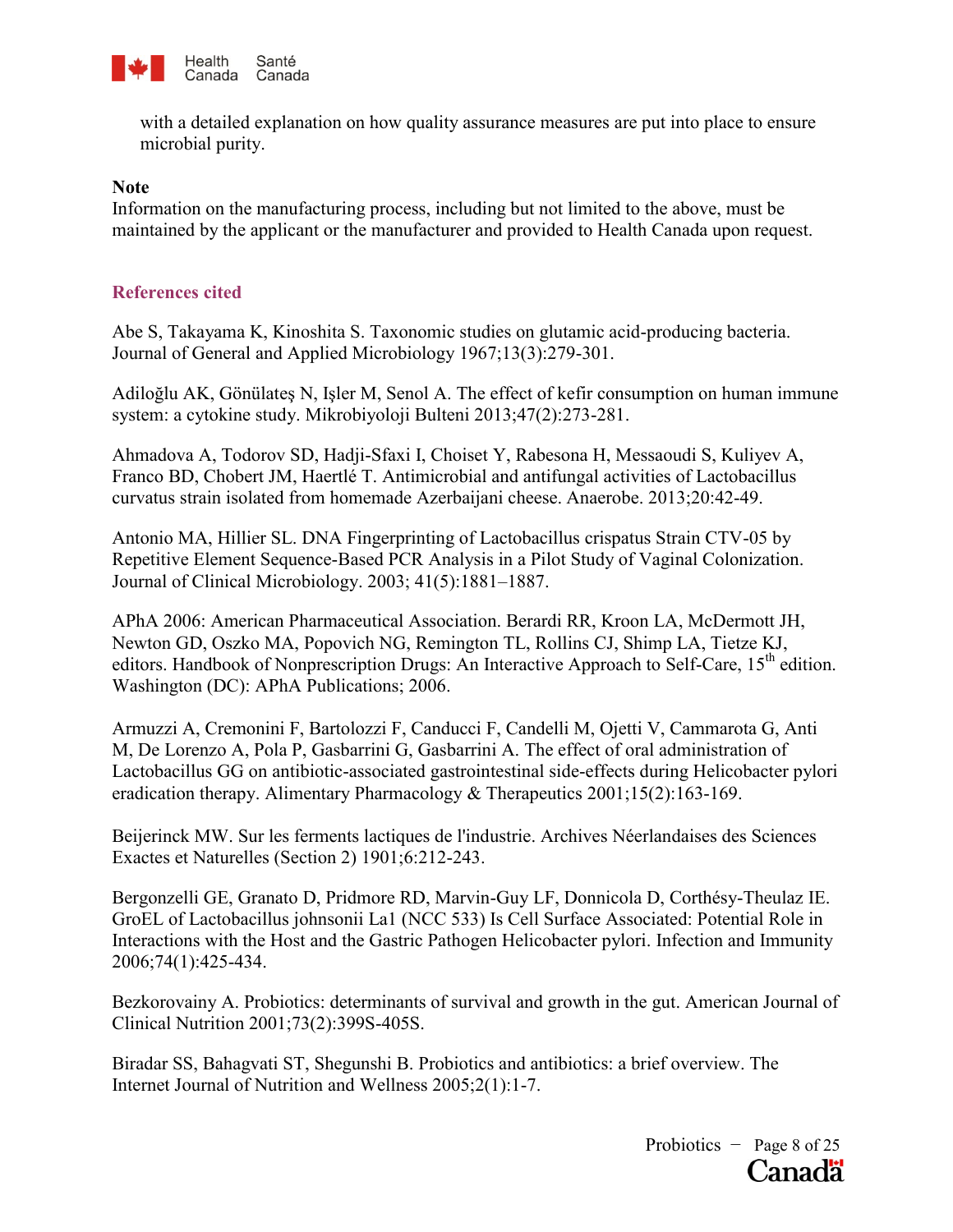

Bisby F, Roskov Y, Culham A, Orrell T, Nicolson D, Paglinawan L, Bailly N, Appeltans W, Kirk P, Bourgoin T, Baillargeon G, Ouvrard D, editors. Species 2000 & ITIS Catalogue of Life: 3rd February 2012 [Internet]. Reading (GB): Species 2000. [Source database BIOS: Bacteriology Insight Orienting System, Version Dec 2006; Accessed 2012 March 26]. Available from: http://www.catalogueoflife.org

Bohak I, Back W, Richter L, Ehrmann M, Ludwig W, Schleifer KH. Lactobacillus amylolyticus sp. nov., isolated from beer malt and beer wort. Systematic and Applied Microbiology 1998;21(3):360-364.

Can M, Beşirbellioglu BA, Avci IY, Beker CM, Pahsa A. Prophylactic Saccharomyces boulardii in the prevention of antibiotic-associated diarrhea: a prospective study. Medical Science Monitor: International Medical Journal of Experimental and Clinical Research 2006;12(4):PI19- 122.

Canani RB, Cirillo P, Terrin G, Cesarano L, Spagnuolo MI, De Vincenzo A, Albano F, Passariello A, De Marco G, Manguso F, Guarino A. Probiotics for treatment of acute diarrhoea in children: randomised clinical trial of five different preparations. British Medical Journal 2007;335(7615):340.

Casalta E, Montel MC. Safety assessment of dairy microorganisms: the Lactococcus genus. International Journal of Food Microbiology 2008;126(3):271-273.

CG 2011: Canada Gazette, Part II: Official Regulations 2011-02-16. Vol. 145, No. 4 - February 16, 2011. Registration SOR/2011-28 February 4, 2011 FOOD AND DRUGS ACT Regulations Amending the Food and Drug Regulations (1220 - Enhanced Labelling for Food Allergen and Gluten Sources and Added Sulphites) P.C. 2011-80 February 3, 2011 [Accessed 2011 August 26]. Available from: http://gazette.gc.ca

Conway PL, Gorbach SL, Goldin BR. Survival of lactic acid bacteria in the human stomach and adhesion to intestinal cells. Journal of Dairy Science 1987:70(1):1-12.

Chiang IY, Worobo RW, Churey JJ, Henick-Kling T. Growth inhibition of foodborne pathogens by Oenococcus oeni. Journal of Food Science 2012;77(1):M15-M19.

Collins JK, Thornton G, O'Sullivan GO. Selection of probiotic strains for human applications. International Dairy Journal 1998;8(5-6):487-490.

Collins MD, Phillips BA and Zanoni P. Deoxyribonucleic acid homology studies of Lactobacillus casei, Lactobacillus paracasei sp. nov., subsp. paracasei and subsp. tolerans, and Lactobacillus rhamnosus sp. nov., comb. nov. International Journal of Systematic Bacteriology 1989;39(2):105-108.

Cousin FJ, Mater DD, Foligné B, Jan G. Dairy propionibacteria as human probiotics: A review of recent evidence. Dairy Science & Technology 2011;91(1):1-26.

CPhA 2002: Repchinsky C, editor-in-chief. Patient Self-Care: Helping Patients Make Therapeutic Choices. 1st edition. Ottawa (ON): Canadian Pharmacists Association; 2002.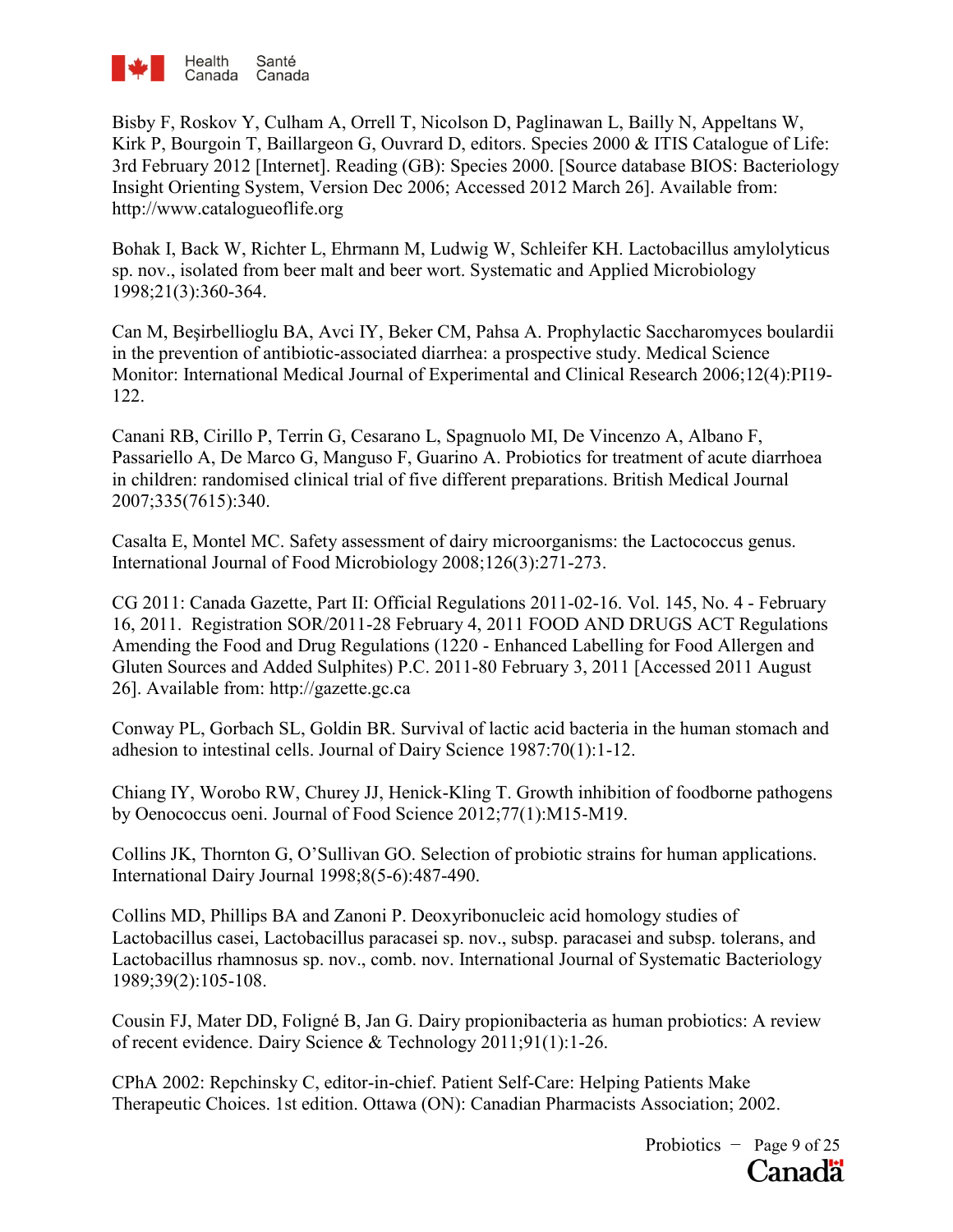

Cremonini F, Di Caro S, Covino M, Armuzzi A, Gabrielli M, Santarelli L, Nista EC, Cammarota G, Gasbarrini G, Gasbarrini A. Effect of different probiotic preparations on anti-Helicobacter pylori therapy-related side effects: a parallel group, triple blind, placebo-controlled study. The American Journal of Gastroenterology 2002;97(11):2744-2749.

Cruchet S, Obregon MC, Salazar G, Diaz E, Gotteland M. Effect of the ingestion of a dietary product containing Lactobacillus johnsonii La1 on helicobacter pylori colonization in children. Nutrition 2003;19(9):716-721.

Cukovic-Cavka S, Likic R, Francetic I, Rustemovic N, Opacic M, Vucelic B. Lactobacillus acidophilus as a cause of liver abscess in a NOD2/CARD15-positive patient with Crohn's disease. Digestion 2006;73(2-3):107-110.

Curk MC, Hubert JC and Bringel F. Lactobacillus paraplantarum sp. nov., a new species related to Lactobacillus plantarum. International Journal of Systematic Bacteriology 1996;46(2): 595- 598.

Dalmacio LM, Angeles AK, Larcia LL, Balolong MP, Estacio RC. Assessment of bacterial diversity in selected Philippine fermented food products through PCR-DGGE. Beneficial Microbes 2011;2(4):273-281.

Dicks LM, Dellaglio F, Collins MD. Proposal to reclassify Leuconostoc oenos as Oenococcus oeni [corrig.] gen. nov., comb. nov. International Journal of Systematic Bacteriology 1995;45(2):395-397.

Driehuis F, Elferink SJ, and Spoelstra SF. Anaerobic lactic acid degradation during ensilage of whole crop maize inoculated with Lactobacillus buchneri inhibits yeast growth and improves aerobic stability. Journal of Applied Microbiology 1991;87(4):583-594.

DuPont AW, DuPont HL. The Intestinal microbiota and chronic disorders of the gut. Nature Reviews Gastroenterology & Hepatology 2011;8(9):523-531.

EFSA 2012: European Food Safety Authority. Scientific Opinion on the removal of a maximum dose from the authorisation of microbial products assessed using the Qualified Presumption of Safety approach. EFSA Journal 2012;10(5):2680. [Accessed 2013 June 29]. Available from: <http://www.efsa.europa.eu/en/efsajournal/doc/2680.pdf>

Elli M, Callegari ML, Ferrari S, Bessi E, Cattivelli D, Soldi S, Morelli L, Goupil Feuillerat N, Antoine J. Survival of Yogurt Bacteria in the Human Gut. Applied and Environmental Microbiology 2006;72(7):5113-5117.

EMEA/CHMP 2006: European Medicines Agency: Pre-authorization Evaluation of Medicines for Human Use. [Committee for Medicinal Products for Human Use. Reflection Paper:](http://www.ema.europa.eu/docs/en_GB/document_library/Scientific_guideline/2009/09/WC500003782.pdf)  [Formulations of choice for the paediatric population.](http://www.ema.europa.eu/docs/en_GB/document_library/Scientific_guideline/2009/09/WC500003782.pdf) Adopted September 2006. EMEA/CHMP/PEG/194810/2005. [Accessed on 2013 June 29]. Available from: http://www.ema.europa.eu/docs/en\_GB/document\_library/Scientific\_guideline/2009/09/WC500 003782.pdf

> Probiotics − Page 10 of 25 **Canadä**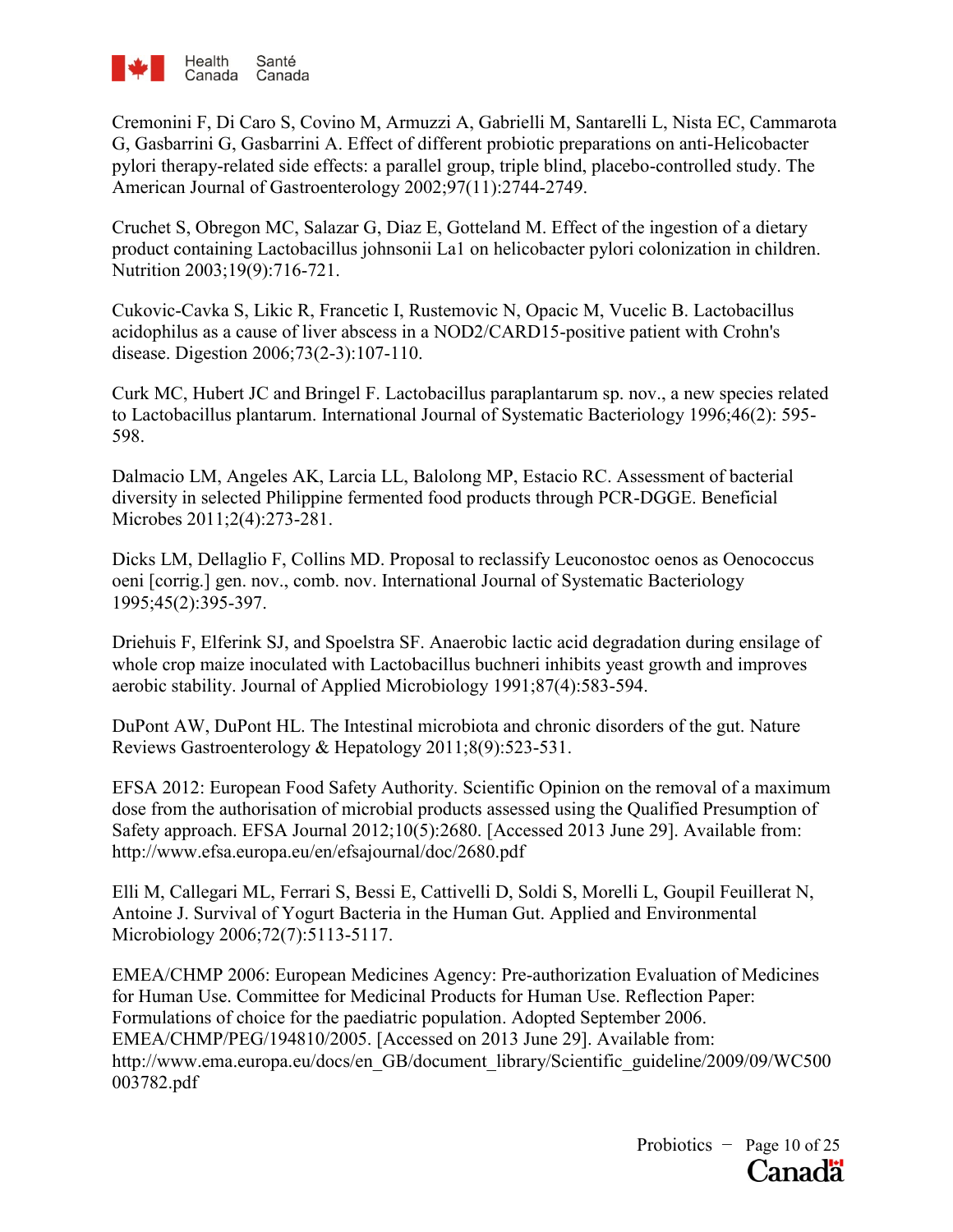

Euzéby JP. 2012. List of Prokaryotic names with standing in nomenclature [Internet] International Journal of Systematic Bacteriology 2011 July 13. [Last full update March 04 2012, Minor changes since the full update March 20 2012; Accessed 2012 March 26]. Available from: http://www.bacterio.net

FAO/WHO 2001: Food and Agriculture Organization of the United Nations and World Health Organization. Report of a Joint FAO/WHO Expert Consultation on Evaluation of Health and Nutritional Properties of Probiotics in Food Including Powder Milk with Live Lactic Acid Bacteria [Internet]. Córdoba (AR): Food and Agriculture Organization of the United Nations and World Health Organization, 2001. [Accessed on 2013 June 29]. Available from: [http://www.who.int/foodsafety/publications/fs\\_management/en/probiotics.pdf](http://www.who.int/foodsafety/publications/fs_management/en/probiotics.pdf)

Farrow JAE, Facklam RR, Collins MD. Nucleic acid homologies of some vancomycin-resistant leuconostocs and description of Leuconostoc citreum sp. nov. and Leuconostoc pseudomesenteroides sp. nov. International Journal of Systematic Bacteriology 1989;39(3):279- 283.

Felley CP, Corthésy-Theulaz I, Rivero JL, Sipponen P, Kaufmann M, Bauerfeind P, Wiesel PH, Brassart D, Pfeifer A, Blum AL, Michetti P. Favourable effect of an acidified milk (LC-1) on Helicobacter pylori gastritis in man. European Journal of Gastroenterology and Hepatology 2001;13(1):25-29.

Fujisawa T, Adachi S, Toba T, Arihara K, Mitsuoka T. Lactobacillus kefiranofaciens sp. nov. isolated from kefir grains. International Journal of Systematic Bacteriology 1988;38(1):12-14.

Fujisawa T, Benno Y, Yaeshima T, Mitsuoka T. Taxonomic study of the Lactobacillus acidophilus group, with recognition of Lactobacillus gallinarum sp. nov. and Lactobacillus johnsonii sp. nov. and synonymy of Lactobacillus acidophilus group A3 (Johnson 1980) with the type strain of Lactobacillus amylovorus (Nakamura 1981). International Journal of Systematic Bacteriology 1992;42(3):487-491.

Gao W, Weng J, Gao Y, Chen X. Comparison of the vaginal microbiota diversity of women with and without human papillomavirus infection: a cross-sectional study. BMC Infectious Diseases 2013;13(1):271.

Giacoia GP, Taylor-Zapata P, Mattison D. Eunice Kennedy Shriver National Institute of Child Health and Human Development Pediatric Formulation Initiative: selected reports from working groups. Clinical Therapeutics 2008;30(11):2097-2101.

Gill H, Prasad J. Probiotics, immunomodulation, and health benefits. Advances in Experimental Medicine and Biology 2008;606:423-454.

Gilliland SE. 2001. Technological & Commercial Applications of Lactic Acid Bacteria; Health & Nutritional Benefits in Dairy Products [Internet]. Background paper for the Joint FAO/WHO Expert Consultation on Evaluation of Health and Nutritional Properties of Probiotics in Food Including Powder Milk with Live Lactic Acid Bacteria. Rome (IT): Food and Agriculture

> Probiotics − Page 11 of 25 **Canadä**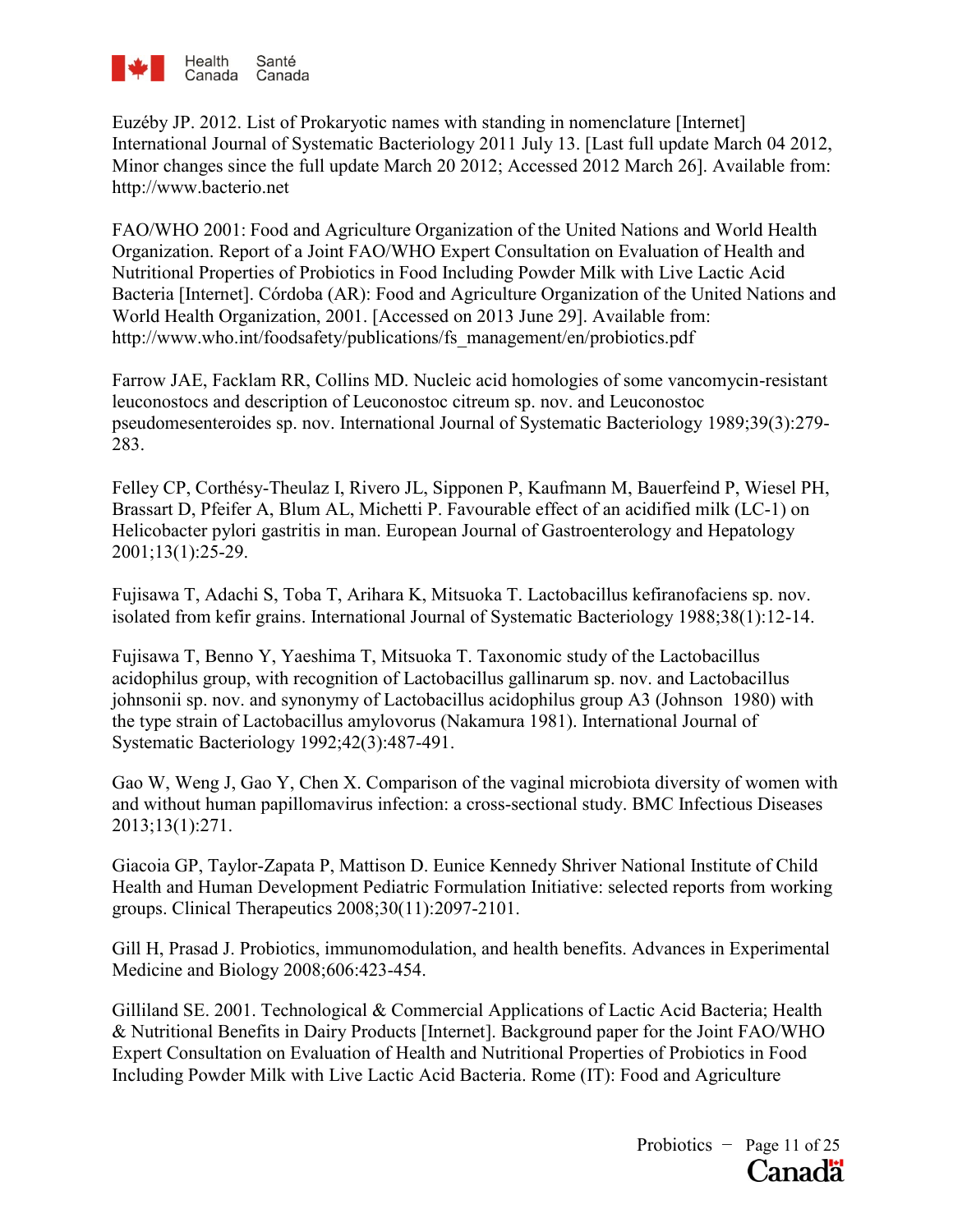

Organization of the United Nations (FAO). [Accessed 2012 March 26]. Available from: ftp://ftp.fao.org/es/esn/food/Gilli.pdf

Golubev WI. Perfect state of Rhodomyces dendrorhous (Phaffia rhodozyma). Yeast 1995;11(2):101-110.

Guandalini S, Pensabene L, Zikri MA, Dias JA, Casali LG, Hoekstra H, Kolacek S, Massar K, Micetic-Turk D, Papadopoulou A, de Sousa JS, Sandhu B, Szajewska H, Weizman Z. Lactobacillus GG administered in oral rehydration solution to children with acute diarrhea: a multicenter European trial. Journal of Pediatric Gastroenterology and Nutrition 2000;30(1):54- 60.

Guarino A, Canani RB, Spagnuolo MI, Albano F, Di Benedetto L. Oral bacterial therapy reduces the duration of symptoms and of viral excretion in children with mild diarrhea. Journal of Pediatric Gastroenterology and Nutrition 1997;25(5):516-519.

Hawrelak JA. Probiotics. In: Pizzorno JE, Murray MT, editors. 2006. Textbook of Natural Medicine, Third edition, volume 1. St. Louis (MI): Churchill Livingstone Elsevier. p. 1195-1215.

Hawrelak JA, Whitten DL, Myers SP. Is Lactobacillus rhamnosus GG effective in preventing the onset of antibiotic-associated diarrhoea: a systematic review. Digestion 2005;72(1):51-56.

HC 2003: Health Canada, It's your Health: Severe Allergic Reactions [Internet]. Ottawa (ON): Health Canada [Original: May 2003; Accessed 2013 October 24] Available from: http://www.hcsc.gc.ca/hl-vs/iyh-vsv/med/allerg-eng.php

HC 2009: Health Canada. It's your health. Food Allergies [Internet]. Ottawa (ON): Health Canada. 2009. [Accessed 2013 June 29]. Available from: http://www.hc-sc.gc.ca/hlvs/alt\_formats/pacrb-dgapcr/pdf/iyh-vsv/food-aliment/allerg-eng.pdf

HC 2012a: Health Canada media communication: What to Look For on Food Labels – Allergy Awareness [Internet]. Ottawa (ON): Health Canada [2012; Accessed 2013 October 24] Available from: http://www.hc-sc.gc.ca/ahc-asc/media/nr-cp/\_2012/2012-130fs-eng.php

HC 2012b: Health Canada: The use of Food Allergen Precautionary Statements on Pre-Packaged Foods [Internet]. Ottawa (ON): Food Directorate, Health Canada [Original: March 2012; Accessed 2013 October 24] Available from: http://www.hc-sc.gc.ca/fn-an/alt\_formats/pdf/labeletiquet/allergen/precaution\_label-etiquette-eng.pdf

HC 2013: Pathway for Licensing Natural Health Products Making Modern Health Claims. Version 1.0 [Internet]. Ottawa (ON): Natural Health Products Directorate, Health Canada. 2013. [Accessed on June 29 2013]. Available from: [http://www.hc-sc.gc.ca/dhp](http://www.hc-sc.gc.ca/dhp-mps/alt_formats/pdf/prodnatur/legislation/docs/modern-eng.pdf)[mps/alt\\_formats/pdf/prodnatur/legislation/docs/modern-eng.pdf](http://www.hc-sc.gc.ca/dhp-mps/alt_formats/pdf/prodnatur/legislation/docs/modern-eng.pdf)

Hjortmo SB, Hellström AM, Andlid TA.. Production of folates by yeasts in Tanzanian fermented togwa. FEMS Yeast Research 2008;8(5):781–787.

> Probiotics − Page 12 of 25 **Canadä**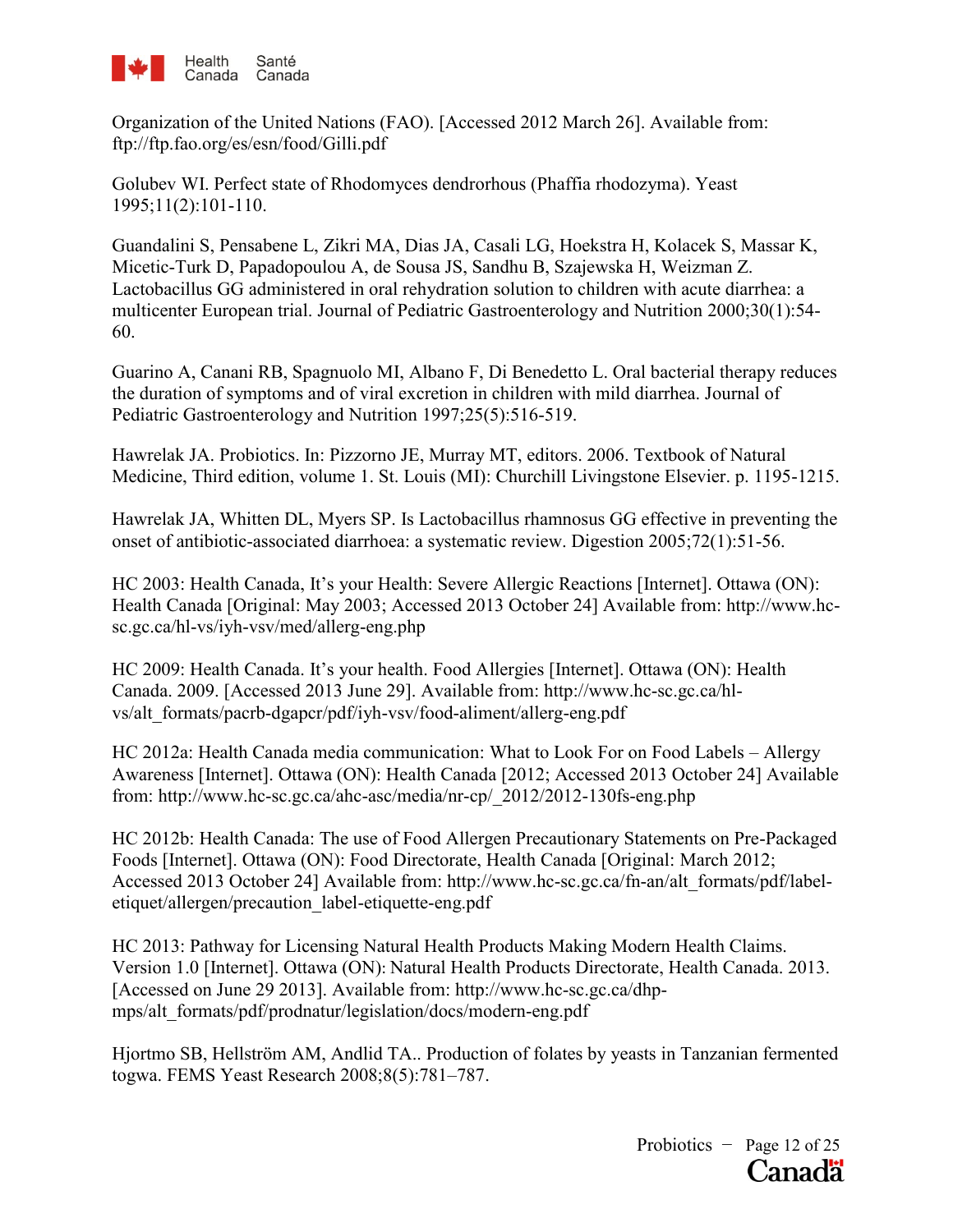

Hjortmo S, Patring J, Jastrebova J, Andlid T. Inherent biodiversity of folate content and composition in yeasts. Trends in Food Science & Technology. 2005;16(6-7):311–316.

Hong Y, Yang HS, Li J, Han SK, Chang HC, Kim HY. Identification of lactic acid bacteria in salted Chinese cabbage by SDS-PAGE and PCR-DGGE. Journal of the Science of Food and Agriculture 2013;94(2):296-300.

Howey RT, Lock CM, Moore LVH. Subspecies names automatically created by Rule 46. International Journal of Systematic Bacteriology 1990;40(3):317-319.

Jin HZ, Fan XB, Hang XM, Li KB, Yang H. Analysis of the probiotic Bifidobacterium and Lactobacillus community in child intestinal flora. [Article in Chinese; Abstract in English]. Wei Sheng Wu Xue Bao. 2005;45(4):567-70.

Johnson JL, Phelps CF, Cummins CS, London J and Gasser F. Taxonomy of the Lactobacillus acidophilus group. International Journal of Systematic Bacteriology 1980;30(1):53-68.

Juárez Tomás MS, Ocaña VS, Nader-Macías ME. Viability of vaginal probiotic lactobacilli during refrigerated and frozen storage. Anaerobe 2004;10(1):1-5.

Kalinowski J, Bathe B, Bartels D, Bischoff N, Bott M, Burkovski A, Dusch N, Eggeling L, Eikmanns BJ, Gaigalat L, Goesmann A, Hartmann M, Huthmacher K, Krämer R, Linke B, McHardy AC, Meyer F, Möckel B, Pfefferle W, Pühler A, Rey DA, Rückert C, Rupp O, Sahm H, Wendisch VF, Wiegräbe I, Tauch A. The complete Corynebacterium glutamicum ATCC 13032 genome sequence and its impact on the production of l-aspartate-derived amino acids and vitamins. Journal of Biotechnology 2003;104(1-3):5-25.

Karapinar M, Jakobsen M. Identification of lactic acid bacteria isolated from Tarhana, a traditional Turkish fermented food. International Journal of Food Microbiology 2009;135(2):105-111.

Ki MR, Ghim SY, Hong IH, Park JK, Hong KS, Ji AR, Jeong KS. In vitro inhibition of Helicobacter pylori growth and of adherence of cagA-positive strains to gastric epithelial cells by Lactobacillus paraplantarum KNUC25 isolated from kimchi. Journal of Medicinal Food. 2010;13(3):629-634.

Kinoshita S, Nakayama S, Akita S. Taxonomic study of glutamic acid accumulating bacteria, Micrococcus glutamicus, nov. sp. Bulletin of the Agricultural Chemical Society of Japan 1958;22:176-185.

Kotowska M, Albrecht P, Szajewska H. Saccharomyces boulardii in the prevention of antibioticassociated diarrhoea in children: a randomized double-blind placebo-controlled trial. Alimentary Pharmacology & Therapeutics 2005;21(5):583-590.

Ledoux D, Labombardi VJ, Karter D. Lactobacillus acidophilus bacteraemia after use of a probiotic in a patient with AIDS and Hodgkin's disease. International Journal of STD & AIDS 2006;17(4):280-282.

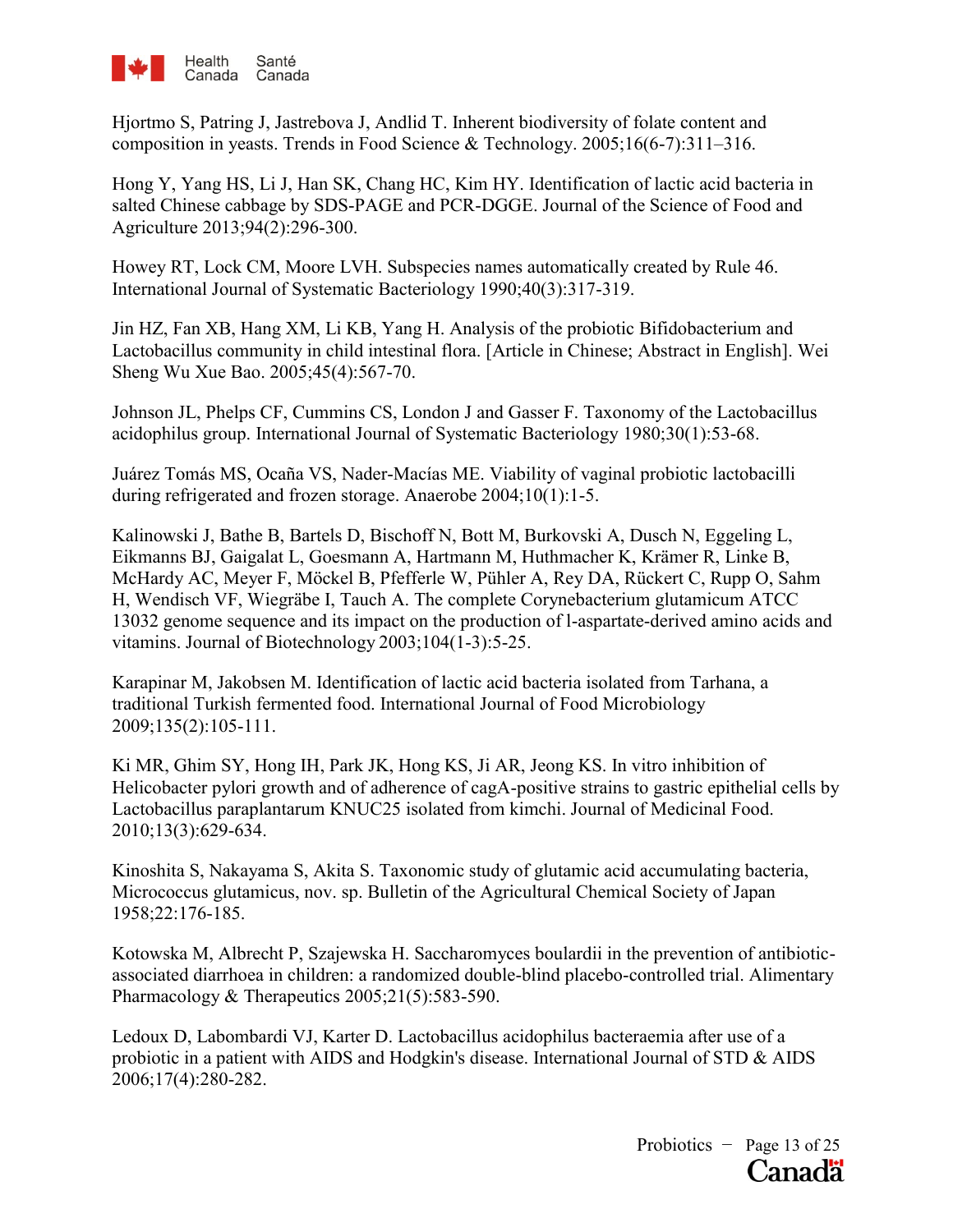

Leite AM, Leite DC, Del Aguila EM, Alvares TS, Peixoto RS, Miguel MA, Silva JT, Paschoalin VM. Microbiological and chemical characteristics of Brazilian kefir during fermentation and storage processes. Journal of Dairy Science 2013;96(7):4149-4159.

Lenoir-Wijnkoop I, Sanders ME, Cabana MD, Caglar E, Corthier G, Rayes N, Sherman PM, Timmerman HM, Vaneechoutte M, Van Loo J, Wolvers DA. Probiotic and prebiotic influence beyond the intestinal tract. Nutrition Reviews 2007;65(11):469-489.

Lherm T, Monet C, Nougière B, Soulier M, Larbi D, Le Gall C, Caen D, Malbrunot C. Seven cases of fungemia with Saccharomyces boulardii in critically ill patients. Intensive Care Medicine 2002;28(6):797-801.

Li Y, Raftis E, Canchaya C, Fitzgerald GF, Van Sinderen D and O'toole PW. Polyphasic analysis indicates that Lactobacillus salivarius subsp. salivarius and Lactobacillus salivarius subsp. salicinius do not merit separate subspecies status. International Journal of Systematic and Evolutionary Microbiology 2006;56(10):2397-2403.

Lindner P. Schizosaccharomyces pombe n. sp., ein neuer Gährungserreger, volume 10. 1893. p.1298 (in German).

Liu SQ, Tsao M. Enhancement of survival of probiotic and non-probiotic lactic acid bacteria by yeasts in fermented milk under non-refrigerated conditions. International Journal of Food Microbiology 2009;135(1):34-38.

Lodder J. In: Kreger-van Rij NJW, editor. The Yeasts: A Taxonomic Study. North-Holland, 1952. p.280.

Lodder J. In: Kreger-van Rij NJW. The Yeasts: A Taxonomic Study, Third edition. Elsevier Science, 1984. p.159.

Magnusson J, Schnürer J. Lactobacillus coryniformis subsp. coryniformis strain Si3 produces a broad-spectrum proteinaceous antifungal compound. Applied and Environmental Microbiology 2001;67(1):1-5.

Malgoire JY, Bertout S, Renaud F, Bastide JM, Mallié M. Typing of Saccharomyces cerevisiae clinical strains by using Microsatellite Sequence Polymorphism. Journal of Clinical Microbiology 2005;43(3):1133-1137.

Masco L, Ventura M, Zink R, Huy G, Swings J. Polyphasic taxonomic analysis of Bifidobacterium animalis and Bifidobacterium lactis reveals relatedness at the subspecies level: reclassification of Bifidobacterium animalis as Bifidobacterium animalis subsp. animalis subsp. nov. and Bifidobacterium lactis as Bifidobacterium animalis subsp. lactis subsp. nov. International Journal of Systematic and Evolutionary Microbiology 2004;54(4):1137-1143.

Mathur S, Singh R. Antibiotic resistance in food lactic acid bacteria - a review. International Journal of Food Microbiology 2005;105(3):281-295.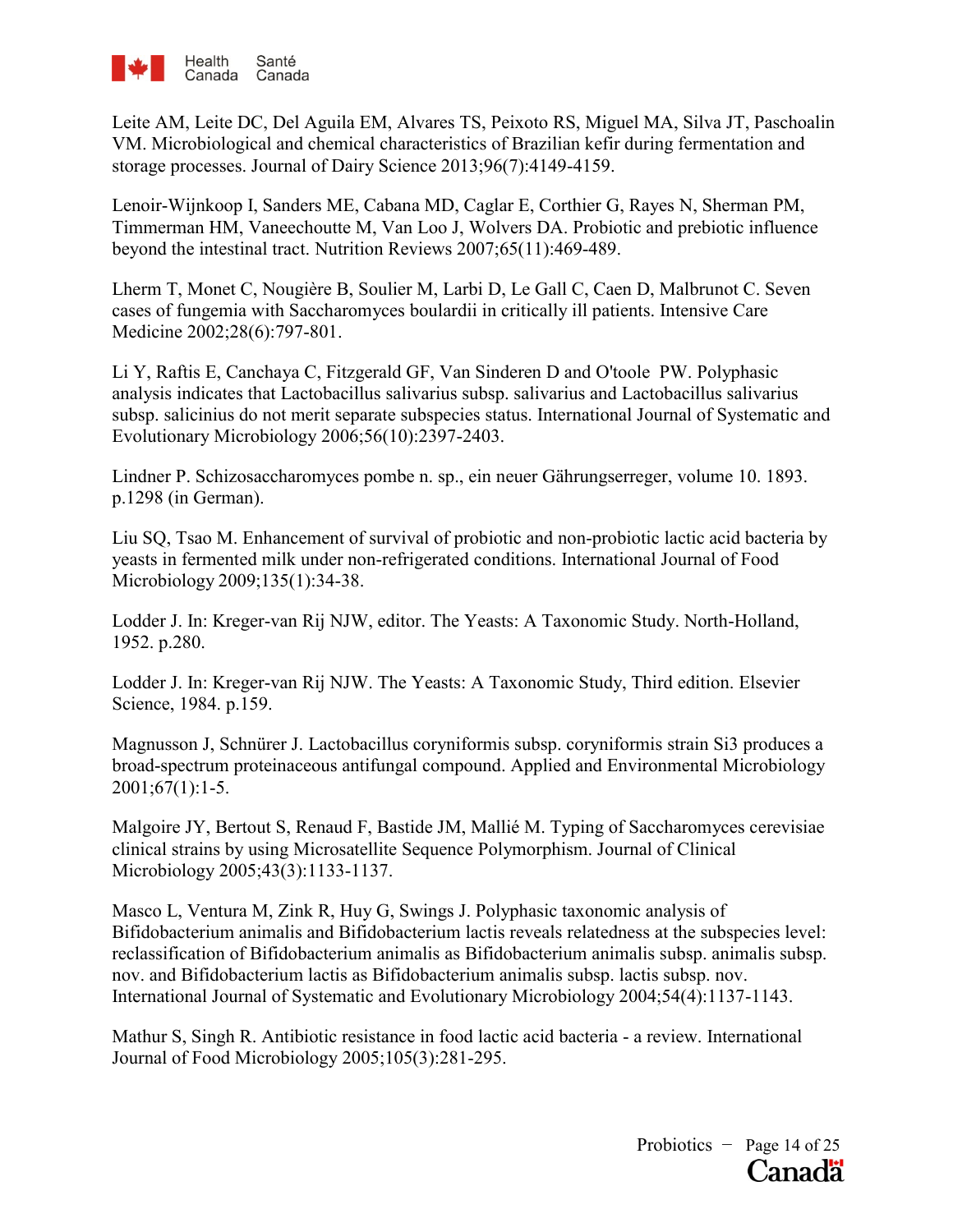

Mattarelli P, Bonaparte C, Pot B, Biavati B. Proposal to reclassify the three biotypes of Bifidobacterium longum as three subspecies: Bifidobacterium longum subsp. longum subsp. nov., Bifidobacterium longum subsp. infantis comb. nov. and Bifidobacterium longum subsp. suis comb. nov. International Journal of Systematic and Evolutionary Microbiology. 2008;58(4):767-772.

McCullough MJ, Clemons KV, McCusker JH, Stevens DA. 1998. Species identification and virulence attributes of Saccharomyces boulardii (nom. inval.). Journal of Clinical Microbiology 36(9):2613-2617.

Meyen ex E.C. Hansen; 1883. p.29.

McFarland LV, Surawicz CM, Greenberg RN, Elmer GW, Moyer KA, Melcher SA, Bowen KE, Cox JL. Prevention of beta-lactam-associated diarrhea by Saccharomyces boulardii compared with placebo. The American Journal of Gastroenterology 1995;90(3):439-448.

McFarland LV. Systematic review and meta-analysis of Saccharomyces boulardii in adult patients. World Journal of Gastroenterology 2010;16(18):2202-2222.

Morelli L. In vitro selection of probiotic lactobacilli: a critical appraisal. Current Issues in Intestinal Microbiology 2000;1(2):59-67.

Nakamura Y, Fukuhara H, Sano K. Secreted phytase activities of yeasts. Bioscience Biotechnology and Biochemistry 2000;64(4):841–844.

Nakamura LK. Lactobacillus amylovorus, a new starch-hydrolyzing species from cattle wastecorn fermentations. International Journal of Systematic Bacteriology 1981;31(1):56-63.

Nam SH. Genome sequence of Lactobacillus farciminis KCTC 3681. Journal of Bacteriology 2011;193(7):1790-1791.

NCBI 2009: NCBI taxonomy database [Internet]. Bethesda (MD): National Center for Biotechnology Information, U.S. National Library of Medicine. [Accessed 2012 March 21] Available from: http://www.ncbi.nlm.nih.gov/Taxonomy/Browser/wwwtax.cgi

NIH 2011: National Institute of Health. Medline Plus. U.S. National Library of Medicine Bethesda (MD): U.S. Department of Health and Human Services. [Updated 2011 November; Accessed 2012 March 21].

Pantoflickova D, Corthésy-Theulaz I, Dorta G, Stolte M, Isler P, Rochat F, Enslen M, and Blum AL. Favourable effect of regular intake of fermented milk containing Lactobacillus johnsonii on Helicobacter pylori associated gastritis. Alimentary Pharmacology and Therapeutics 2003;18(8):805-813.

Peinado RA, Moreno JJ, Maestre O, Ortega JM, Medina M, Mauricio JC. Gluconic acid consumption in wines by Schizosaccharomyces pombe and its effect on the concentrations of major volatile compounds and polyols. Journal of Agriculture and Food Chemistry 2004;52(3):493-497.

> Probiotics − Page 15 of 25 **Canadä**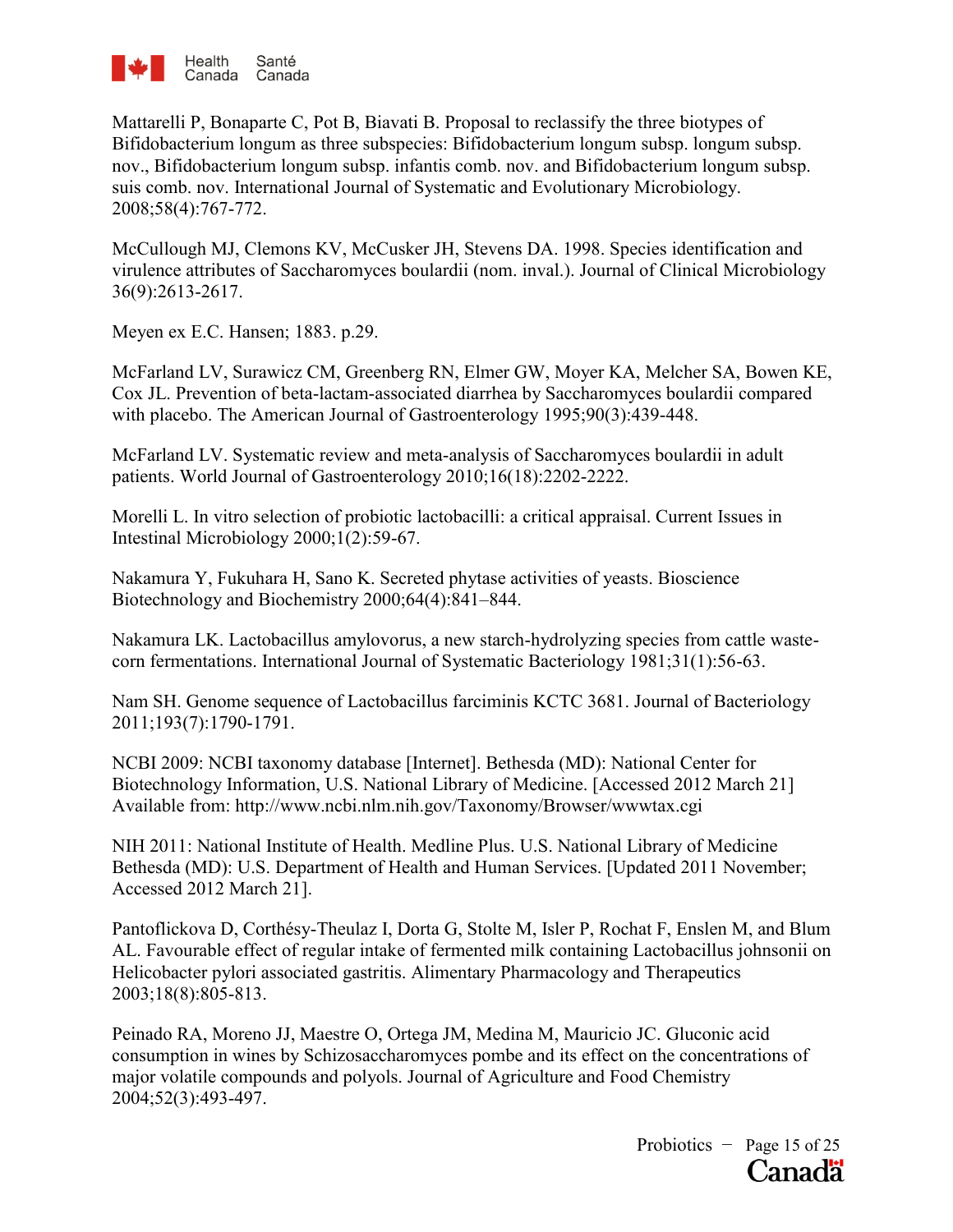

Péteri Z, Teren J, Vagvolgyi C, Varga J. Ochratoxin degradation and adsorption caused by astaxanthin-producing yeasts. Food Microbiology 2007;24(3):205-210.

Petri A, Pfannebecker J, Fröhlich J, König H. Fast identification of wine related lactic acid bacteria by multiplex PCR. Food Microbiology 2013;33(1):48-54.

Picard C, Fioramonti J, Francois A, Robinson T, Neant F, Matuchansky C. Review article: bifidobacteria as probiotic agents -- physiological effects and clinical benefits. Alimentary Pharmacology  $&$  Therapeutics 2005;22(6):495-512.

Pridmore RD, Berger B, Desiere F, Vilanova D, Barretto C, Pittet AC, Zwahlen MC, Rouvet M, Altermann E, Barrangou R, Mollet B, Mercenier A, Klaenhammer T, Arigoni F, Schell MA. The genome sequence of the probiotic intestinal bacterium Lactobacillus johnsonii NCC 533. Proceedings of the National Academy of Sciences of the United States of America 2004; 101(8):2512-2517.

Reess M. Botanische Untersuchungen über die Alkoholgährungspilze; 1870. p.83. (in German)

Reid G, Jass J, Sebulsky MT, McCormick JK. Potential uses of probiotics in clinical practice. Clinical Microbiology Reviews 2003;16(4):658-672.

Reid G. Minireview- The scientific basis for probiotic strains of Lactobacillus. Applied and Environmental Microbiology 1999;65(9):3763-3766.

Riquelme AJ, Calvo MA, Guzmán AM, Depix MS, García P, Pérez C, Arrese M, Labarca JA. Saccharomyces cerevisiae fungemia after Saccharomyces boulardii treatment in immunocompromised patients. Journal of Clinical Gastroenterology 2003;36(1):41-43.

Robles Alonso V, Guarner F. Linking the gut microiota to human health. British Journal of Nutrition 2013;109(Supplement 2):S21-26.

Rolfe RD. The role of probiotic cultures in the control of gastrointestinal health. Journal of Nutrition 2000;130(Supplement 2S):396S-402S.

Roos S, Karner F, Axelsson L, Jonsson H. Lactobacillus mucosae sp. nov., a new species with in vitro mucus-binding activity isolated from pig intestine. International Journal of Systematic and Evolutionary Microbiology 2000;50(Part 1):251-258.

Saccardo PA. Supplementum Universale, Pars. III; 11; 1895. p. 457. (in Latin)

Sanders ME. Scientific Status Summary – Probiotics - A Publication of the Institute of Food technologists' Expert Panel on Food Safety and Nutrition. Food Technology 1999;53(11):67-77.

Schillinger U. Isolation and identification of lactobacilli from novel-type probiotic and mild yoghurts and their stability during refrigerated storage. International Journal of Food Microbiology 1999;47(1-2):79-87.

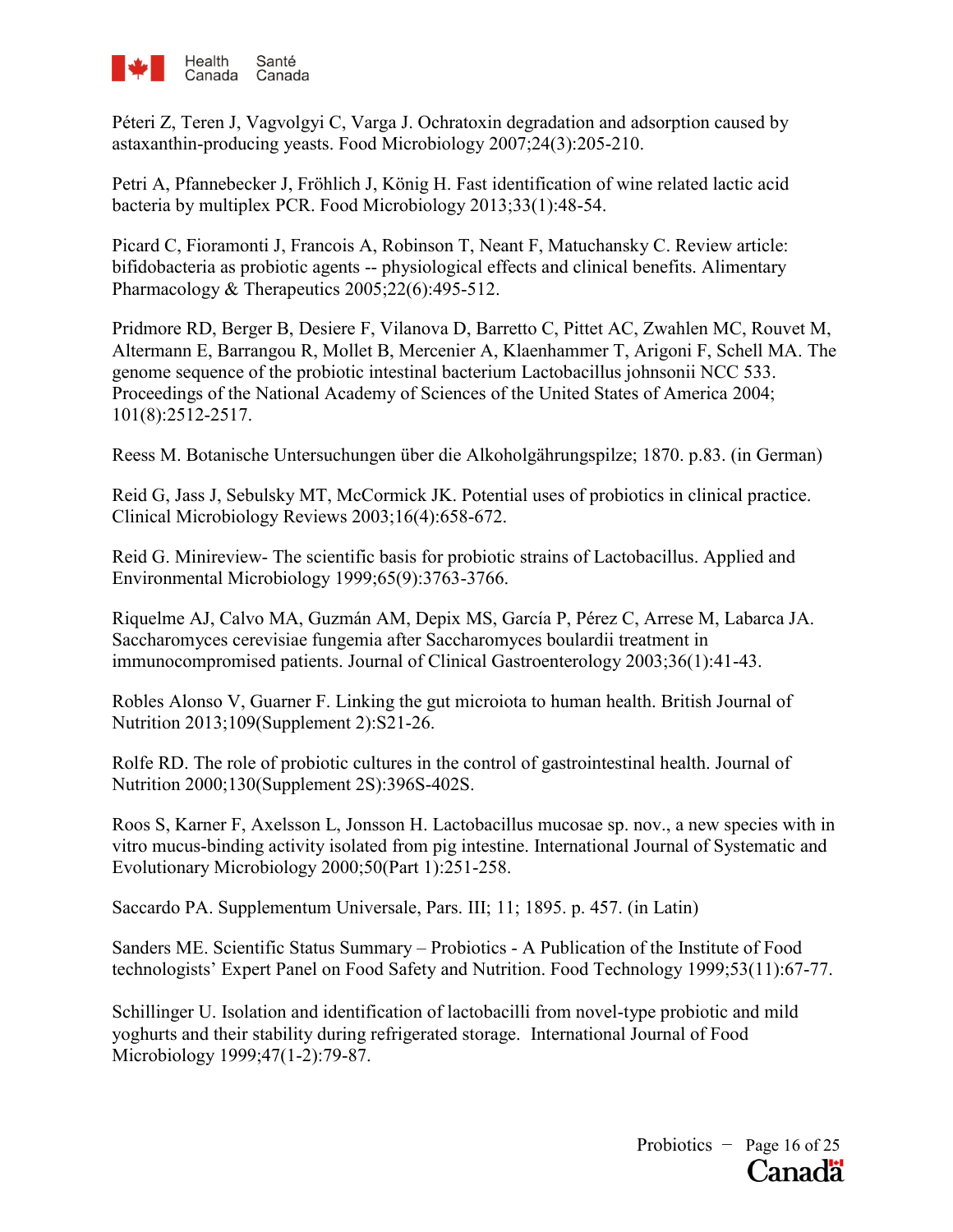

Schleifer KH, Kilpper-Bälz R. Transfer of streptococcus faecalis and streptococcus faecium to the genus enterococcus nom. rev. as enterococcus faecalis comb. nov. and enterococcus faecium comb. nov. International Journal of Systematic Bacteriology 1984;34(1):31-34.

Sengun IY, Nielsen DS, Karapinar M, Jakobsen M. Identification of lactic acid bacteria isolated from tarhana, a traditional turkish fermented food. International Journal of Food Microbiology 2009;135(2):105-111.

Skerman VBD, McGowan V, Sneath PHA. Approved lists of bacterial names. International Journal of Systematic Bacteriology 1980;30(1):225-420.

Skerman VBD, McGowan V, Sneath PHA, editors. 1989. Approved Lists of Bacterial Names, (Amended) [Internet]. Washington (DC): American Society of Microbiology Press. [Accessed 2012 March 21]. Available from: http://www.ncbi.nlm.nih.gov/pubmed/20806452

Surawicz CM, Elmer GW, Speelman P, McFarland LV, Chinn J, van Belle G. Prevention of antibiotic-associated diarrhea by Saccharomyces boulardii: a prospective study. Gastroenterology 1989;96(4):981-988.

Taverniti V, Guglielmetti S. Health-promoting properties of lactobacillus helveticus. Frontiers in Microbiology 2012;3:392.

Terzic-Vidojevic A, Vukasinovic M, Veljovic K, Ostojic M, Topisirovic L. Characterization of microflora in homemade semi-hard white Zlatar cheese. International Journal of Food Microbiology 2007;114(1):36-42.

Validation of the publication of new names and new combinations previously effectively published outside the IJSB: List No. 4. International Journal of Systematic Bacteriology 1980; 30(3):601.

Validation of the publication of new names and new combinations previously effectively published outside the IJSB: List No. 8. International Journal of Systematic Bacteriology Validation 1982;32(2):266-268.

Validation of the publication of new names and new combinations previously effectively published outside the IJSB: List No. 11. International Journal of Systematic Bacteriology 1983;33(3):672-674.

Validation of the publication of new names and new combinations previously effectively published outside the IJSB: List No. 16. International Journal of Systematic Bacteriology 1984; 34:503-504.

Validation of the publication of new names and new combinations previously effectively published outside the IJSB: List No. 17. International Journal of Systematic Bacteriology 1985;35:223-225.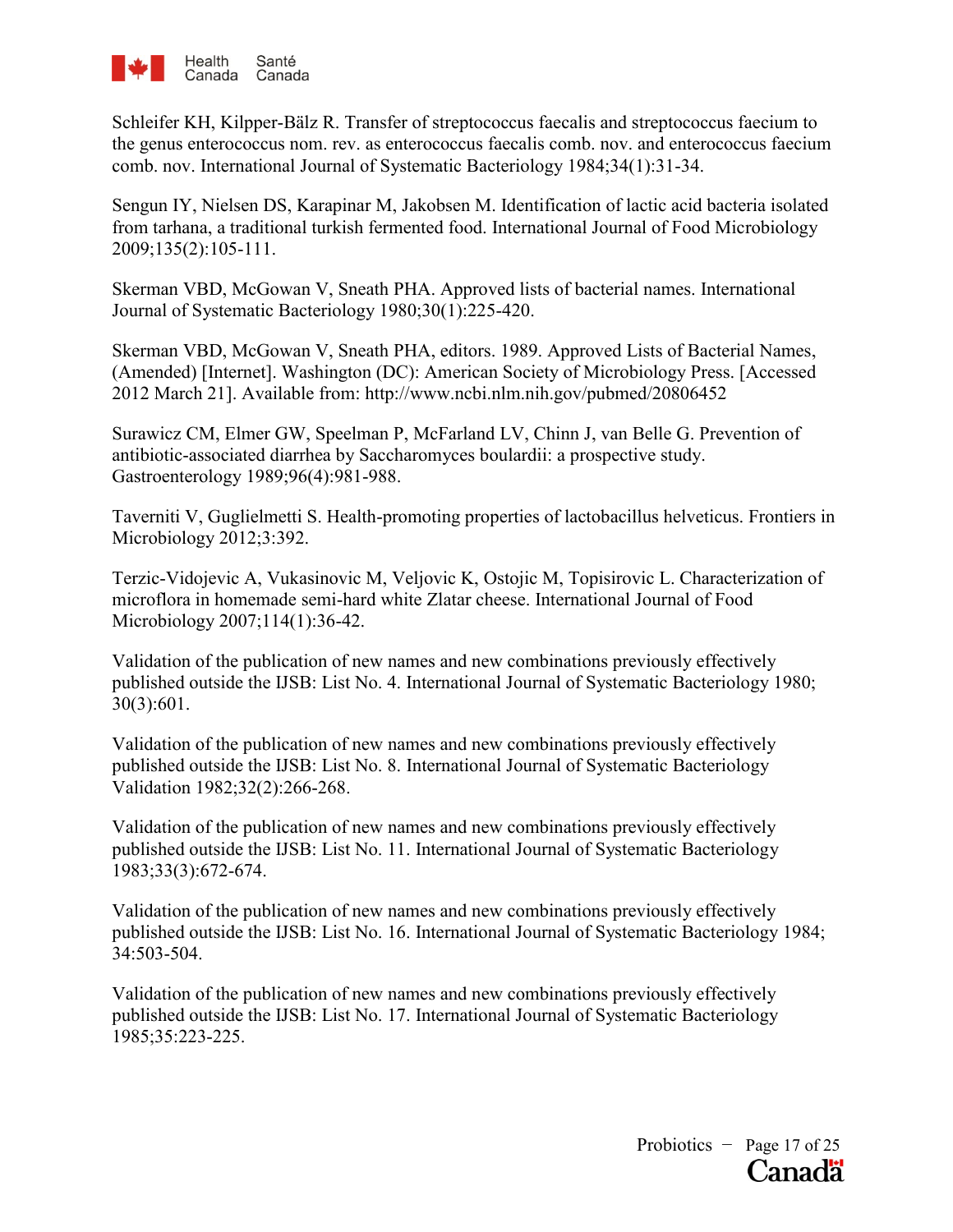

Validation of the publication of new names and new combinations previously effectively published outside the IJSB: List No. 20. International Journal of Systematic Bacteriology 1986; 36:354-356.

Validation of the publication of new names and new combinations previously effectively published outside the IJSB: List No. 68. International Journal of Systematic Bacteriology 1999;49:1-3.

van der Aa Kühle A, Jespersen L. The taxonomic position of Saccharomyces boulardii as evaluated by sequence analysis of the D1/D2 domain of 26S rDNA, the ITS1-5.8S rDNA-ITS2 region and the mitochondrial cytochrome-c oxidase II gene. Systematic and Applied Microbiology 2003;26(4):564-571.

Van der Walt JP. New combinations in the genera Brettanomyces, Kluyveromyces, Lodderomyces and Wingea. Bothalia 1971;10(3):417-418.

Vanderhoof JA, Whitney DB, Antonson DL, Hanner TL, Lupo JV, Young RJ. Lactobacillus GG in the prevention of antibiotic-associated diarrhea in children. The Journal of Pediatrics 1999;135(5):564-568.

Vardjan T, Mohar Lorbeg P, Rogelj I, Čanžek Majhenič A. Characterization and stability of lactobacilli and yeast microbiota in kefir grains. Journal of Dairy Science 2013;96(5):2729-2736.

Vogel RF, Böcker G, Stolz P, Ehrmann M, Fanta D, Ludwig W, Pot B, Kersters K, Schleifer KH, Hammes WP. Identification of lactobacilli from sourdough and description of Lactobacillus pontis sp. nov. International Journal of Systematic Bacteriology 1994;44(2):223-229.

Vogel RF, Knorr R, Müller MR, Steudel U, Gänzle MG, Ehrmann MA. Non-dairy lactic fermentations: the cereal world. Antonie Van Leeuwenhoek 1999;76(1-4):403-411.

WGO Global Guideline 2011: World Gastroenterology Organisation Global Guidelines. Practice Guideline – Probiotics and Prebiotics. [Accessed 2013 June 29]. Available from: <http://www.worldgastroenterology.org/probiotics-prebiotics.html>

WHO 2005: World Health Organization. The Treatment of Diarrhoea. A manual for physicians and other senior health workers [Internet]. Geneva (CH): Department of Child and Adolescent Health and Development, World Health Organization; 2005. [Accessed 2013 June 29]. Available from: [http://www.who.int/entity/child\\_adolescent\\_health/documents/9241593180/en/](http://www.who.int/entity/child_adolescent_health/documents/9241593180/en/)

Wiese BJ, Strohmar W, Rainey FA, Diekmann H. Lactobacillus panis sp. nov., from sourdough with a long fermentation period. International Journal of Systematic Bacteriology 1996;46(2):449-453.

Witthuhn RC, Schoeman T, Britz TJ. Characterisation of the microbial population at different stages of Kefir production and Kefir grain mass cultivation. International Dairy Journal 2005;15(4):383–389.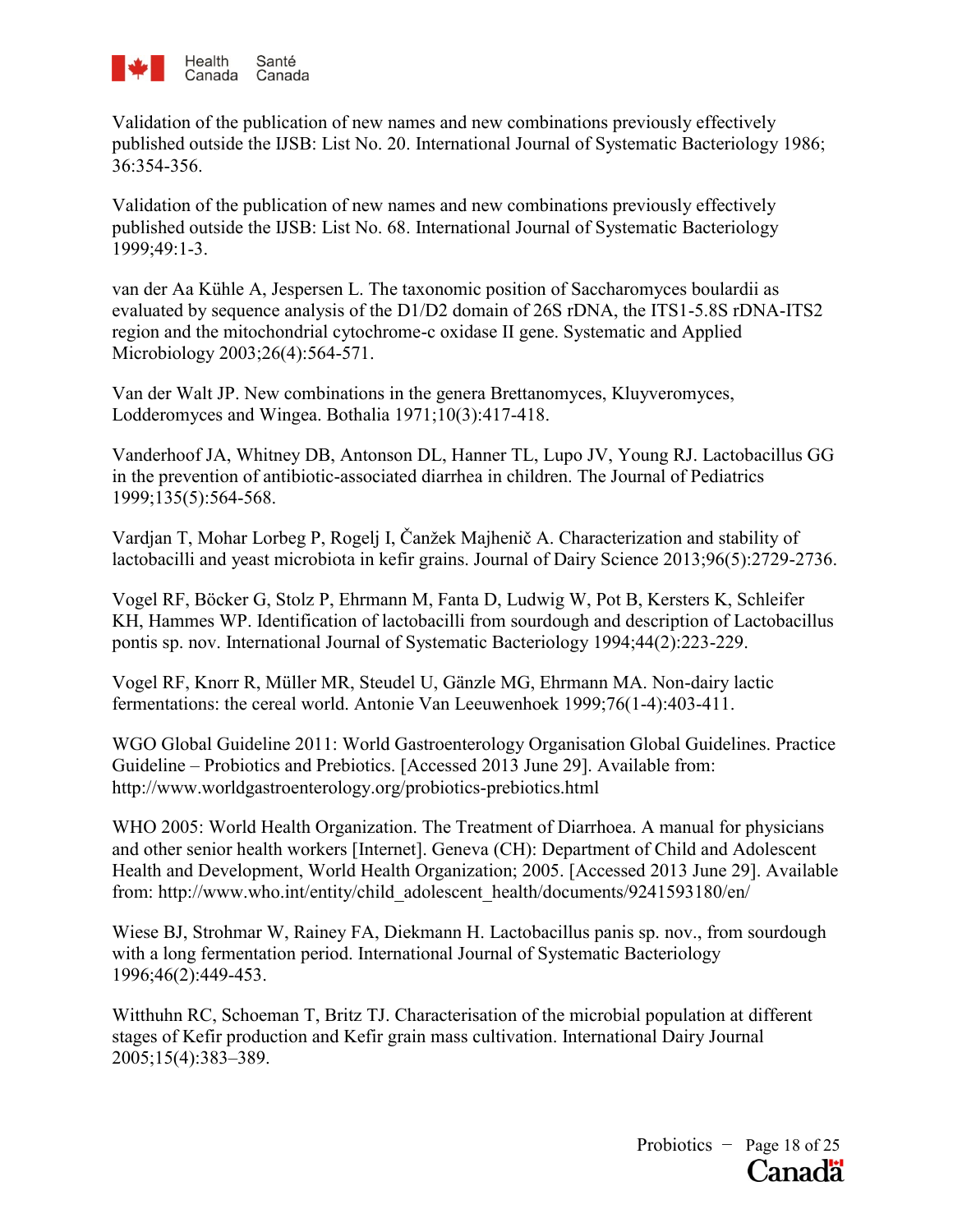

Zanoni P, Farrow JAE, Phillips BA, Collins MD. Lactobacillus pentosus (Fred, Peterson, and Anderson) sp. nov., nom. rev. International Journal of Systematic Bacteriology 1987;37(4):339- 341.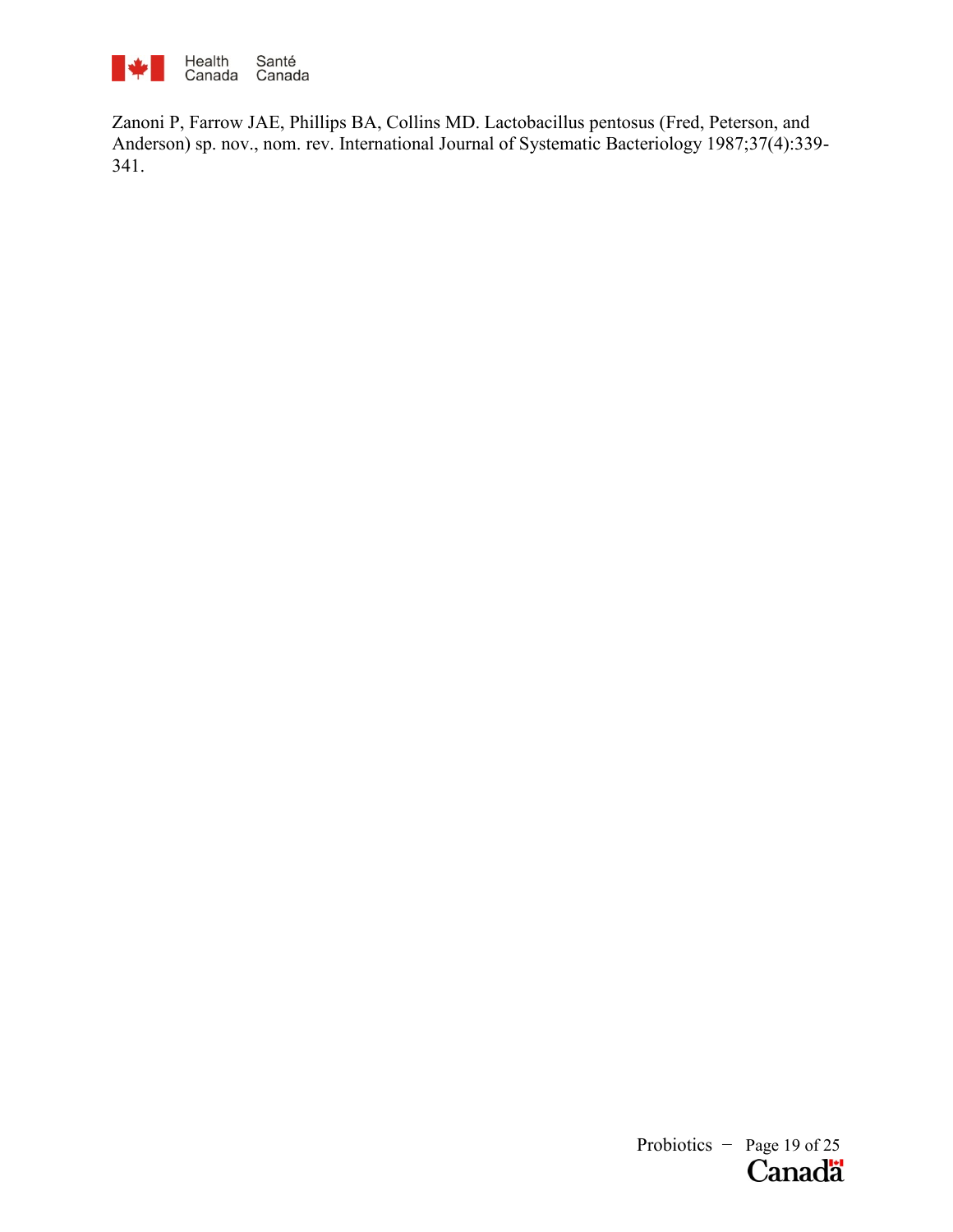

## **References reviewed**

Alonso RV, Guarner F. Linking the gut microiota to human health. British Journal of Nutrition 2013;109(Supplement 2):S21-S26.

Bezkorovainy A. Probiotics: determinants of survival and growth in the gut. The American Journal of Clinical Nutrition 2001;73(Supplement):399S-405S.

Collins JK, Thornton G, O'Sullivan GO. Selection of probiotic strains for human applications. International Dairy Journal 1998;8(5):487-490.

Dalmacio LM, Angeles AK, Larcia LL, Balolong MP, Estacio RC. Assessment of bacterial diversity in selected Philippine fermented food products through PCR-DGGE. Benef Microbes 2011;2(4):273-281.

Dellaglio F, Torriani S, Felis GE. Reclassification of Lactobacillus cellobiosus Rogosa et al. 1953 as a later synonym of Lactobacillus fermentum Beijerinck 1901. International Journal of Systematic and Evolutionary Microbiology 2004;54(Part 3):809-812.

DuPont AW, DuPont HL. The intestinal microbiota and chronic disorders of the gut. Nature Reviews Gastroenterology and Hepatology 2011;8(9):523-531.

EFSA 2007: European Food Safety Authority. Introduction of a Qualified Presumption of Safety (QPS) approach for assessment of selected microorganisms referred to EFSA. Opinion of the Scientific Committee. EFSA Journal 2007;587:1-16. [Accessed 2013 June 29]. Available from: <http://www.efsa.europa.eu/en/efsajournal/doc/587.pdf>

EFSA 2008: European Food Safety Authority. Technical guidance: Update of the criteria used in the assessment of bacterial resistance to antibiotics of human or veterinary importance. Prepared by the Panel on Additives and Products or Substances used in Animal Feed. EFSA Journal 2008;732:1-15. [Accessed 2013 June 29]. Available from: <http://www.efsa.europa.eu/en/efsajournal/doc/732.pdf>

EFSA 2009: European Food Safety Authority. Scientific Opinion on the maintenance of the list of QPS microorganisms intentionally added to food or feed. EFSA Panel on Biological Hazards (BIOHAZ). EFSA Journal 2009;7(12):1431. [Accessed 2013 June 29]. Available from: <http://www.efsa.europa.eu/en/efsajournal/doc/1431.pdf>

EFSA 2010: European Food Safety Authority. Scientific Opinion on the maintenance of the list of QPS microorganisms intentionally added to food or feed. EFSA Panel on Biological Hazards (BIOHAZ). EFSA Journal 2010;8(12):1944. [Accessed 2013 June 29]. Available from: <http://www.efsa.europa.eu/fr/efsajournal/doc/1944.pdf>

EFSA 2011: European Food Safety Authority. Scientific Opinion on the maintenance of the list of QPS microorganisms intentionally added to food or feed. EFSA Panel on Biological Hazards (BIOHAZ). EFSA Journal 2011;9(12):2497. [Accessed 2013 June 29]. Available from: <http://www.efsa.europa.eu/en/efsajournal/doc/2497.pdf>

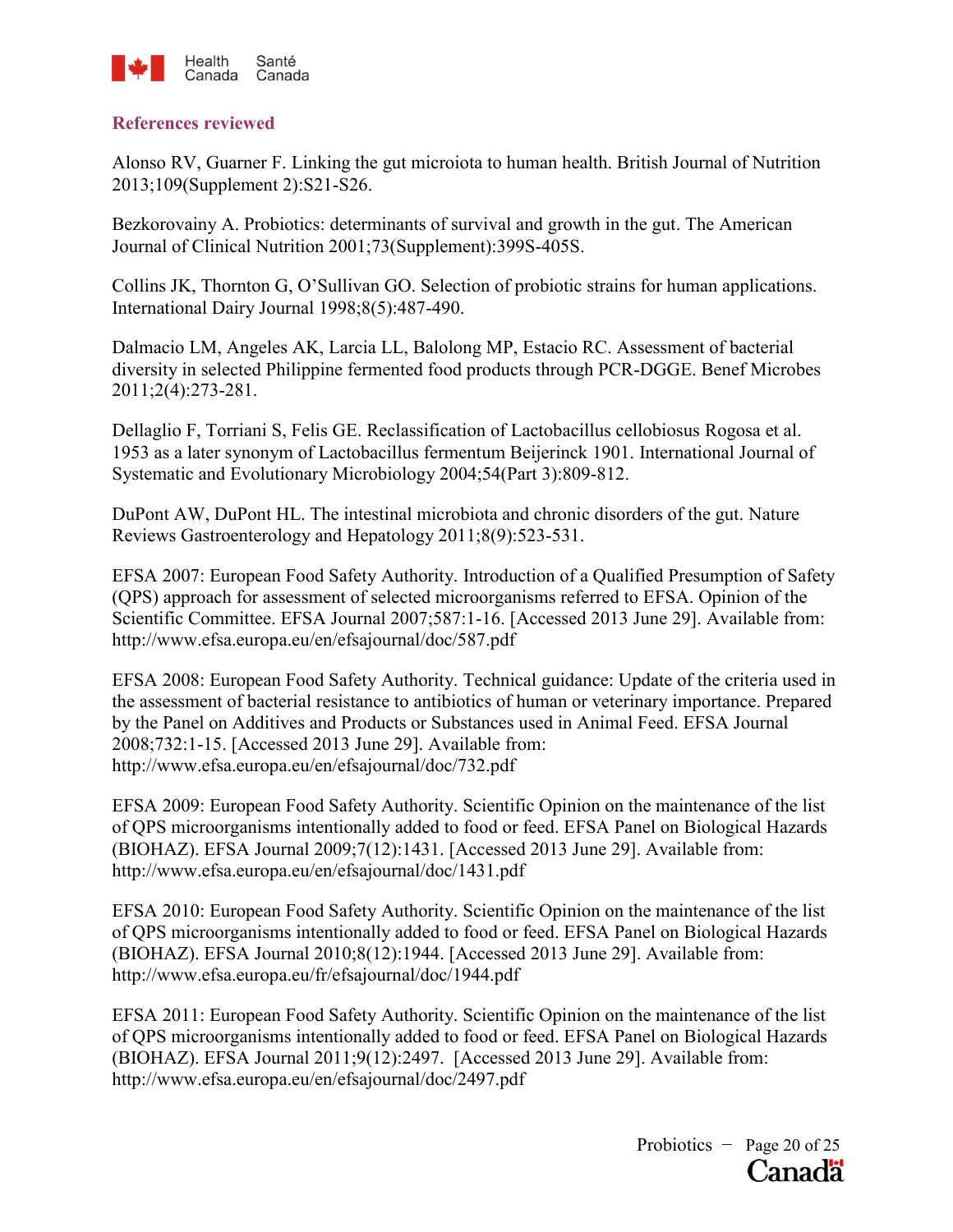

EFSA 2012: European Food Safety Authority. Scientific Opinion on the maintenance of the list of QPS microorganisms intentionally added to food or feed. EFSA Panel on Biological Hazards (BIOHAZ). EFSA Journal 2012;10(12):3020. [Accessed 2013 June 29]. Available from: <http://www.efsa.europa.eu/en/efsajournal/doc/3020.pdf>

Felis GE & Dellaglio F. Taxonomy of Lactobacilli and Bifidobacteria. *Current Issues in Intestinal Microbiology* 2007;(2):44-61.

Gill H, Prasad J. Probiotics, immunomodulation, and health benefits. Advances in Experimental Medicine and Biology 2008;606:423-454.

Hawrelak, Jason A. In: Pizzorno JE, Murray MT, editors. Textbook of Natural Medicine, Second edition. St. Louis (MI): Churchill Livingstone, 2000. p. 1195-1215.

Hjortmo S, Patring J, Jastrebova J, Andlid T. Inherent biodiversity of folate content and composition in yeasts. Trends in Food Science and Technology 2005;16(6-7):311–316.

JC 2009: Justice Canada. *Human Pathogens and Toxins Act* (S.C., 2009, c. 24). Act current to 2013-10-01 and last amended on 2012-06-29 [Internet]. Ottawa (ON): Justice Canada. [Accessed 2013 June 29]. Available from: http://lois-laws.justice.gc.ca/eng/acts/H-5.67/index.html

Ledoux D, Labombardi VJ, Karter D. Lactobacillus acidophilus bacteraemia after use of a probiotic in a patient with AIDS and Hodgkin's disease. International Journal of STD & AIDS 2006;17(4):280-282.

Lenoir-Wijnkoop I, Sanders ME, Cabana MD, Caglar E, Corthier G, Rayes N, Sherman PM, Timmerman HM, Vaneechoutte M, Van Loo J, Wolvers DA. Probiotic and prebiotic influence beyond the intestinal tract. Nutrition Reviews 2007;65(11):469-489.

Lherm T, Monet C, Nougière B, Soulier M, Larbi D, Le Gall C, Caen D, Malbrunot C. Seven cases of fungemia with Saccharomyces boulardii in critically ill patients. Intensive Care Medicine 2002;28(6):797-801.

Masco L, Ventura M, Zink R, Huy G, Swings J. Polyphasic taxonomic analysis of Bifidobacterium animalis and Bifidobacterium lactis reveals relatedness at the subspecies level: reclassification of Bifidobacterium animalis as Bifidobacterium animalis subsp. animalis subsp. nov. and Bifidobacterium lactis as Bifidobacterium animalis subsp. lactis subsp. nov. International Journal of Systematic and Evolutionary Microbiology 2004;54(4):1137-1143.

Mattarelli P, Bonaparte C, Pot B, Biavati B. Proposal to reclassify the three biotypes of Bifidobacterium longum as three subspecies: Bifidobacterium longum subsp. longum subsp. nov., Bifidobacterium longum subsp. infantis comb. nov. and Bifidobacterium longum subsp. suis comb. nov. International Journal of Systematic and Evolutionary Microbiology. 2008;58(4):767-772.

McFarland L. Systematic review and meta-analysis of saccharomyces boulardii in adult patients. World Journal of Gastroenterology 2010;16(18):2202-2222.

> Probiotics − Page 21 of 25 **Canadä**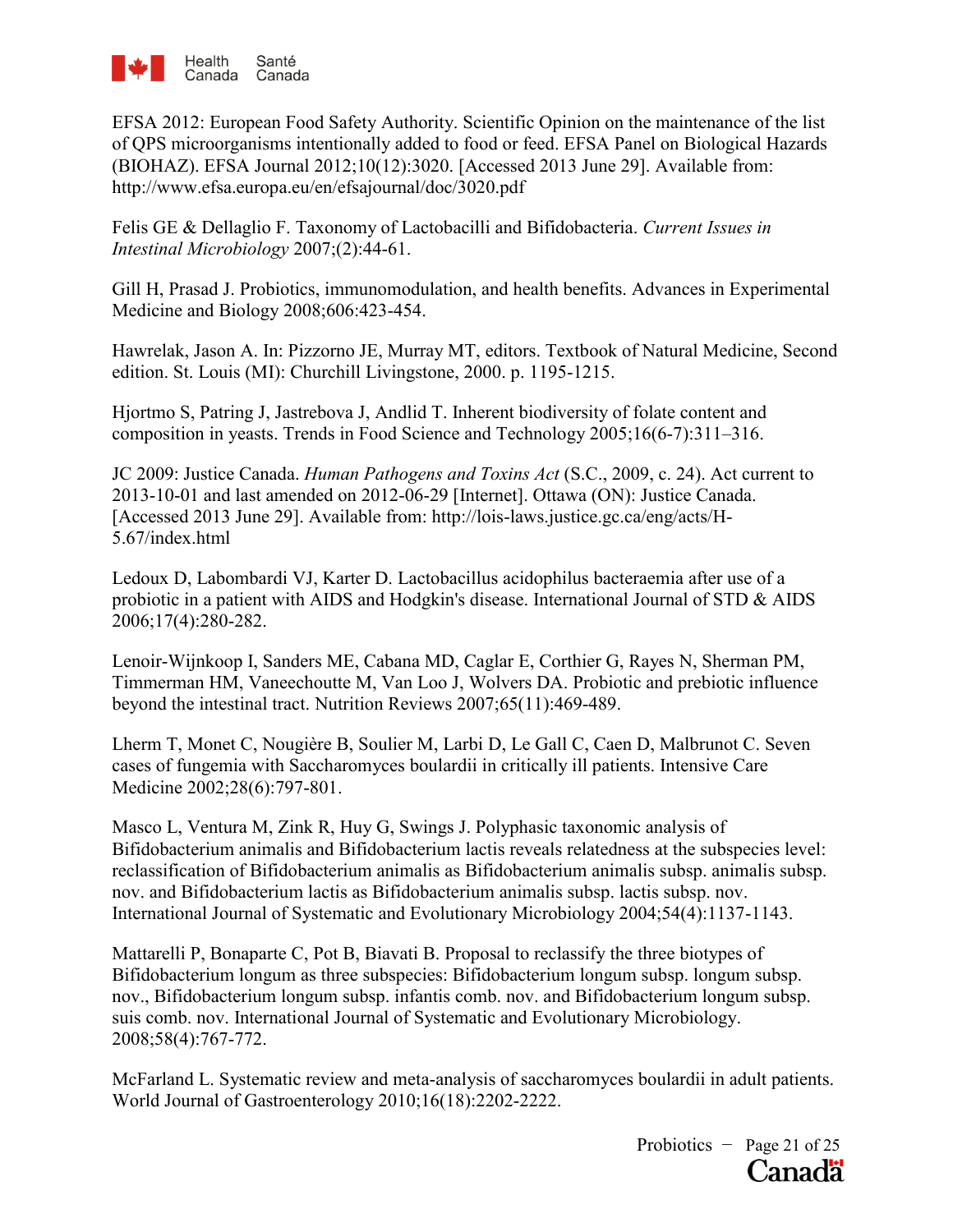

Miller MW, Yoneyama M, Soneda M. Phaffia, a new yeast genus in the Deuteromycotina (Blastomycetes). International Journal of Systematic Bacteriology 1976;26(2):286-291.

Morelli L. In vitro selection of probiotic lactobacilli: a critical appraisal. Current Issues in Intestinal Microbiology 2000;1(2):59-67.

Péteri Z, Teren J, Vagvolgyi C, Varga J. Ochratoxin degradation and adsorption caused by astaxanthin-producing yeasts. Food Microbiology 2007;24(3):205–210.

Picard C, Fioramonti J, Francois A, Robinson T, Neant F, Matuchansky C. Review article: bifidobacteria as probiotic agents -- physiological effects and clinical benefits. Alimentary Pharmacology & Therapeutics 2005;22(6):495-512.

Rolfe RD. The Role of Probiotic Cultures in the Control of Gastrointestinal Health. Journal of Nutrition 2000;130(Supplement 2S):396S-402S.

Sengun IY, Nielsen DS, Karapinar M, Jakobsen M. Identification of lactic acid bacteria isolated from Tarhana, a traditional Turkish fermented food. International Journal of Food Microbiology 2009;135(2):105-111.

Senok AC, Ismaeel AY, Botta GA. Probiotics: facts and myths. Clinical Microbiology and Infection 2005;11(12):958-966.

Skerman VBD, McGowan V, Sneath PHA. Approved lists of bacterial names. International Journal of Systematic Bacteriology 1980;30(1):225-420.

Schillinger U. Isolation and identification of lactobacilli from novel-type probiotic and mild yoghurts and their stability during refrigerated storage. International Journal of Food Microbiology 1999;47(1-2):79-87.

WGO Global Guideline 2011: World Gastroenterology Organisation Global Guidelines. Practice Guideline – Probiotics and Prebiotics. [Accessed 2013 June 29]. Available from: <http://www.worldgastroenterology.org/probiotics-prebiotics.html>

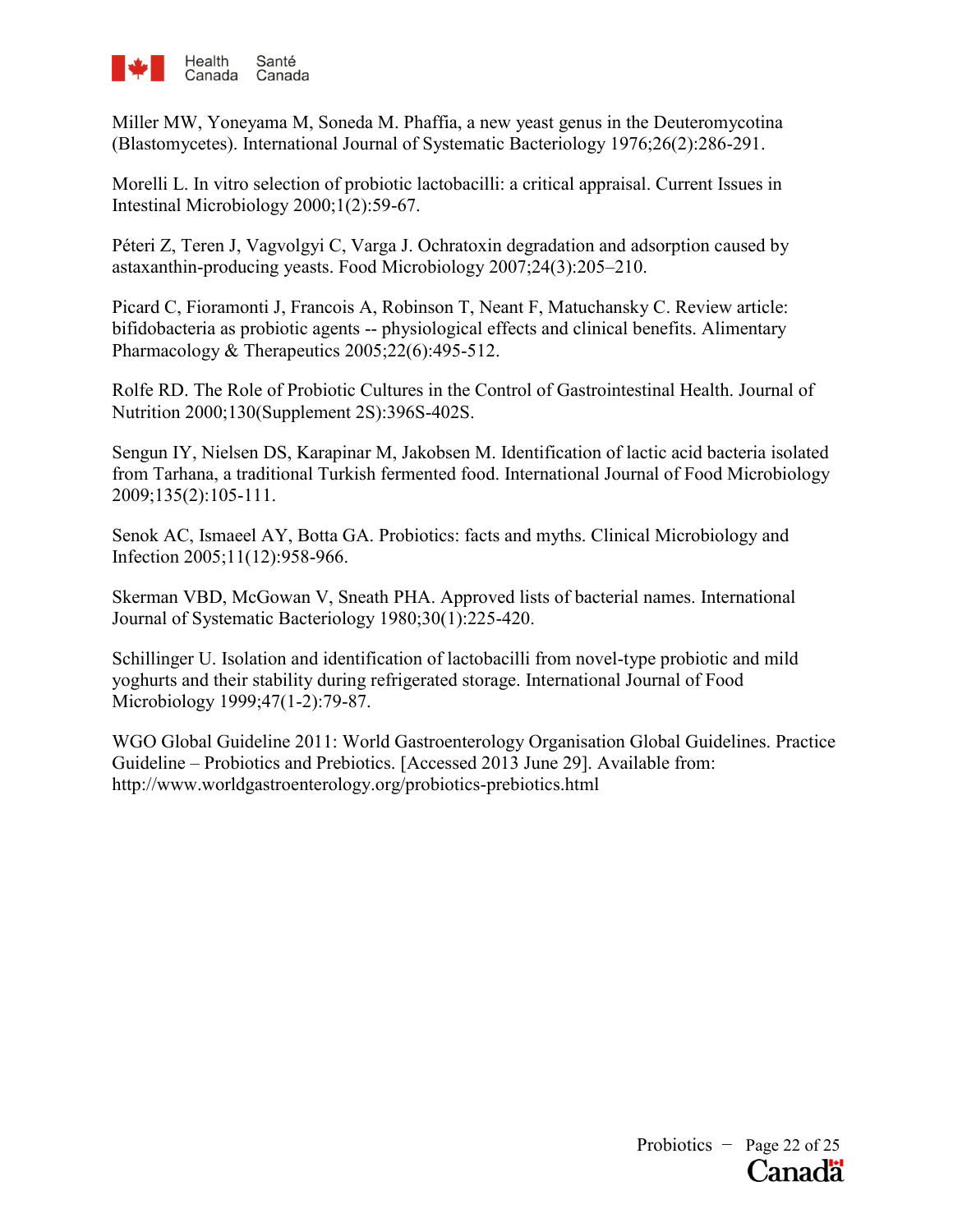

# **Appendix I**

# **Table 1: Medicinal Ingredients – BACTERIA**

| <b>Proper and Common names</b>                                                                    | <b>References</b>                        |
|---------------------------------------------------------------------------------------------------|------------------------------------------|
| Bifidobacterium adolescentis                                                                      | Masco et al. 2004; Skerman et al. 1980   |
| Bifidobacterium animalis (including B. animalis<br>subsp. animalis and B. animalis subsp. lactis) | Masco et al. 2004; Skerman et al. 1980   |
| Bifidobacterium bifidum                                                                           | Skerman et al. 1980                      |
| Bifidobacterium breve                                                                             | Skerman et al. 1980                      |
| Bifidobacterium longum (including                                                                 | Mattarelli et al. 2008                   |
| Bifidobacterium longum subsp. infantis,                                                           |                                          |
| Bifidobacterium longum subsp. longum and.                                                         |                                          |
| Bifidobacterium longum subsp. suis)                                                               |                                          |
| Lactobacillus acidophilus                                                                         | Johnson et al. 1980; Skerman et al. 1980 |
| Lactobacillus amylolyticus                                                                        | Validation List No. 68 1998              |
| Lactobacillus amylovorus                                                                          | Nakamura 1981                            |
| Lactobacillus brevis                                                                              | Skerman et al. 1980                      |
| Lactobacillus buchneri                                                                            | Skerman et al. 1980                      |
| Lactobacillus casei                                                                               | JCICSB 2008; Skerman et al. 1980         |
| Lactobacillus coryniformis                                                                        | Skerman et al. 1980                      |
| Lactobacillus crispatus <sup>1</sup>                                                              | Skerman et al. 1980                      |
| Lactobacillus curvatus                                                                            | Skerman et al. 1980                      |
| Lactobacillus delbrueckii (including Lactobacillus                                                | Beijerinck 1901; Howey et al. 1990       |
| delbrueckii subsp. bulgaricus & Lactobacillus                                                     |                                          |
| delbrueckii subsp. delbrueckii)                                                                   |                                          |
| Lactobacillus farciminis                                                                          | Validation List no. 11, 1983             |
| Lactobacillus fermentum                                                                           | Skerman et al. 1980                      |
| Lactobacillus gallinarum <sup>1</sup>                                                             | Fujisawa et al. 1992                     |
| Lactobacillus gasseri                                                                             | Validation List No. 4 1980               |
| Lactobacillus helveticus                                                                          | Skerman et al. 1980                      |
| Lactobacillus hilgardii                                                                           | Skerman et al. 1980                      |
| Lactobacillus johnsonii                                                                           | Fujisawa et al. 1992                     |
| Lactobacillus kefiranofaciens                                                                     | Fujisawa et al. 1988                     |
| Lactobacillus kefiri                                                                              | Validation List no. 11, 1983             |
| Lactobacillus mucosae                                                                             | Roos et al. 2000                         |
| Lactobacillus panis                                                                               | Wiese et al. 1996                        |
| Lactobacillus paracasei                                                                           | JCICSB 2008; Collins et al. 1989         |
| Lactobacillus paraplantarum                                                                       | Curk et al. 1996                         |
| Lactobacillus plantarum                                                                           | Skerman et al. 1980                      |
| Lactobacillus pontis                                                                              | Vogel et al. 1994                        |
| Lactobacillus reuteri                                                                             | Validation List No. 8, 1982              |
| Lactobacillus rhamnosus                                                                           | Collins et al. 1989                      |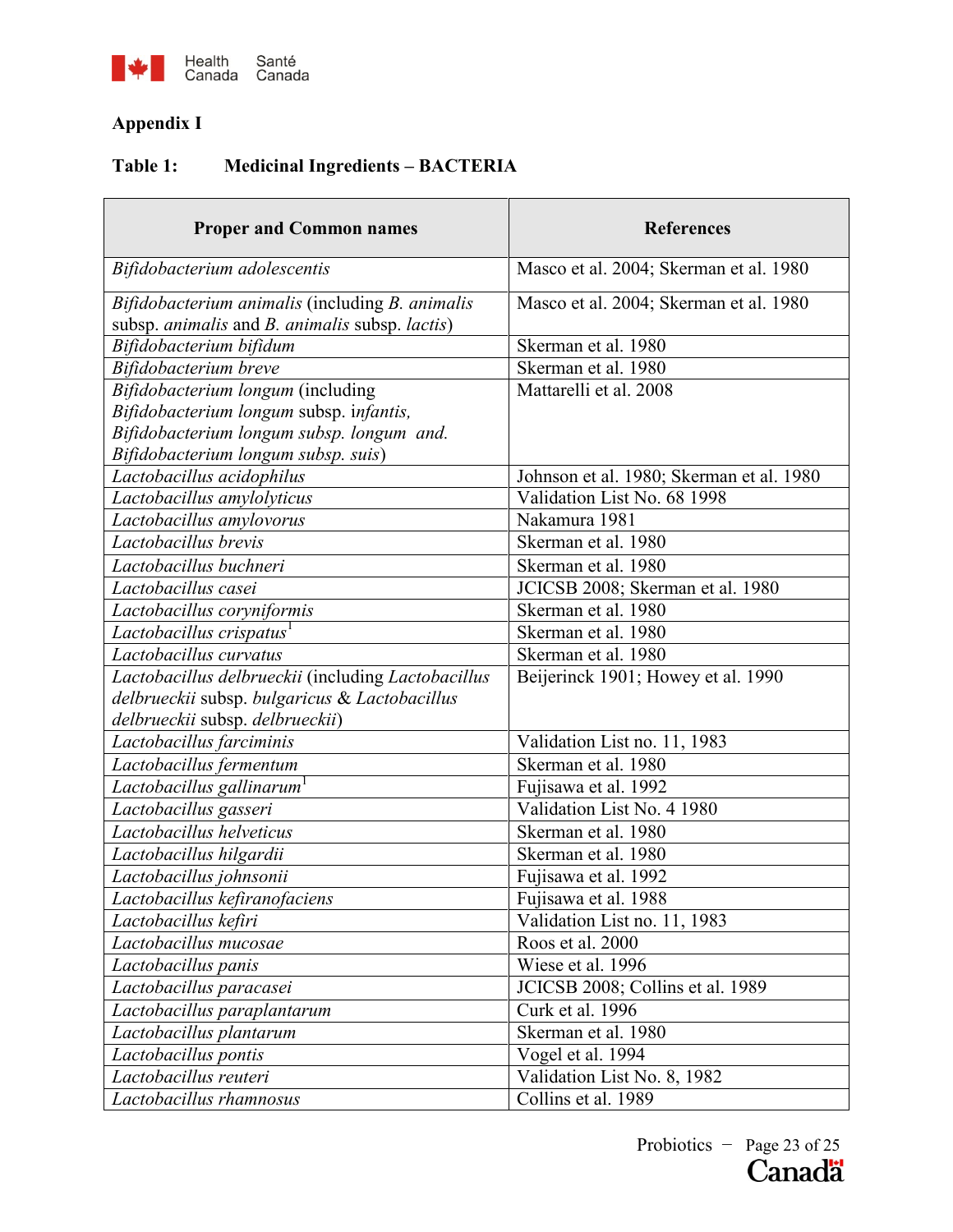| <b>Proper and Common names</b>              | <b>References</b>             |
|---------------------------------------------|-------------------------------|
| Lactobacillus salivarius                    | Skerman et al. 1980           |
| Lactobacillus sanfranciscensis              | Validation List no. 16, 1984b |
| Lactococcus lactis                          | Validation List no. 20, 1985  |
| Leuconostoc citreum                         | Farrow et al. 1989            |
| Leuconostoc pseudomesenteroides             | Farrow et al. 1989            |
| Leuconostoc lactis                          | Skerman et al. 1980           |
| Leuconostoc mesenteroides                   | Skerman et al. 1980           |
| Oenococcus oeni                             | Dicks et al. 1995             |
| Pediococcus acidilactici                    | Skerman et al. 1980           |
| Pediococcus pentosaceus                     | Skerman et al. 1980           |
| Propionibacterium freudenreichii (including | Skerman et al. 1980           |
| Propionibacterium freudenreichii subsp.     |                               |
| shermanii)                                  |                               |
| Propionibacterium acidipropionici           | Skerman et al. 1980           |

<sup>1</sup>For "source of probiotics" claim only

## **Table 2: Medicinal Ingredients – BACTERIA and FUNGI**

| <b>Proper and Common names</b>       | <b>Strain</b>  | <b>References</b>                                  |
|--------------------------------------|----------------|----------------------------------------------------|
| Lactobacillus johnsonii <sup>1</sup> | La1            | Euzéby 2012; Pridmore et al. 2004; Sanders<br>1999 |
| Lactobacillus johnsonii <sup>1</sup> | Li1            | Euzéby 2012; Reid 1999; Sanders 1999               |
| Lactobacillus johnsonii <sup>1</sup> | <b>NCC 533</b> | Euzéby 2012; Pridmore et al. 2004                  |
| Lactobacillus rhamnosus <sup>2</sup> | GG             | Euzéby 2012; Hawrelak et al. 2005; Gilliland       |
|                                      |                | 2001; Reid 1999, Skerman et al. 1989               |
| Saccharomyces boulardii <sup>3</sup> |                | McFarland 2010; NCBI 2009; Malgoire et al.         |
|                                      |                | 2005; McCullough et al. 1998; Meyen ex E.C.        |
|                                      |                | Hansen 1883                                        |
| Saccharomyces cerevisiae             |                | McFarland 2010; NCBI 2009; Malgoire et al.         |
|                                      |                | 2005; McCullough et al. 1998; Meyen ex E.C.        |
|                                      |                | Hansen 1883;                                       |

<sup>1</sup> Lactobacillus johnsonii Fujisawa et al. 1992 (Lactobacillaceae) (NCBI 2009; Bisby et al. 2006; Skerman et al. 1989)

2 *Lactobacillus rhamnosus* (Hansen 1968) Collins et al. 1989 (Lactobacillaceae) (NCBI 2009; Bisby et al. 2006; Skerman et al. 1989)

<sup>3</sup> Saccharomyces boulardii Seguela, Bastide & Massot 1984 (Saccharomycetaceae) is not a valid proper name for a genetically distinct subtype within the species of *Saccharomyces cerevisae* (Posteraro et al. 2005). This name is still used in the scientific literature however and pending a more thorough review, will continue to be accepted as a proper name in probiotic products to prevent confusion with non-probiotic subtypes of *S. cerevisae* (McFarland 2010; NCBI 2009; Bisby et al. 2006; Malgoire et al. 2005; de Llanos et al. 2004; van der Aa Kühle et al*.* 2003; McCullogh et al*.* 1998; Skerman et al. 1989).